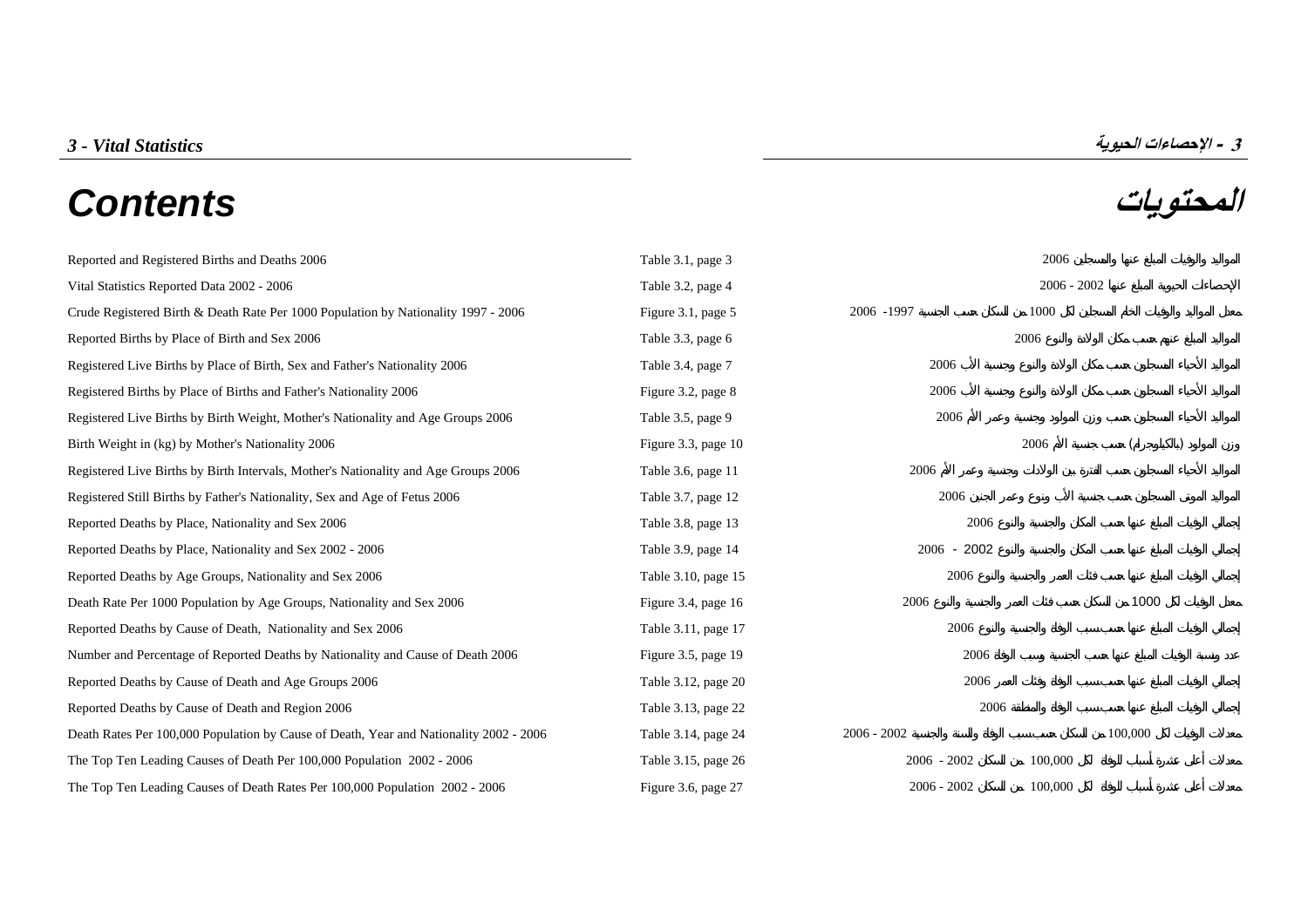# **الإصطلاحات** *Conventions*

:

*Reported Births*: are births notified by Maternity hospitals in the Kingdom without issuing Birth certificate. :

*Registered Births:* are births registered at Births & Deaths Registration Office at Public Health Directorate when a birth certificate is sought for a child. This is all births in the year including those that took place in the year and were registered during the 1<sup>st</sup> three months of the following year.

Total reported births figure is used in calculating births rates. .

Three auditing studies were conducted on Infant Mortality to review 2004 data, and accordingly the data was reviewed and modified.

2004

 $\sim$  3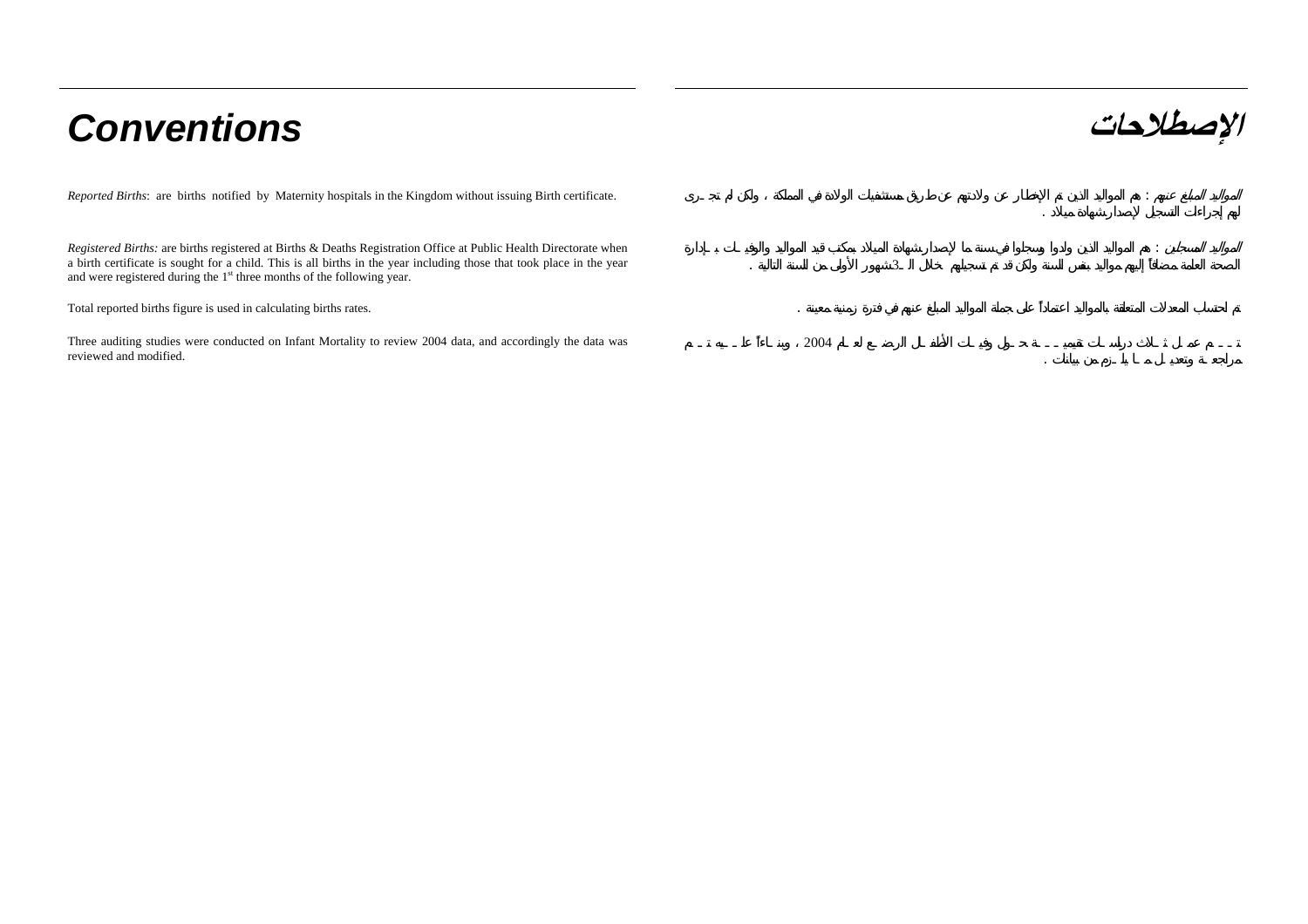## **2006**

## **Reported and Registered Births and Deaths 2006**

<span id="page-2-0"></span>

|               |                   | Registered   |        |             | Reported     |        |             |  |  |  |  |
|---------------|-------------------|--------------|--------|-------------|--------------|--------|-------------|--|--|--|--|
|               |                   |              |        |             |              |        |             |  |  |  |  |
|               | <b>Indicators</b> | <b>Total</b> | Female | <b>Male</b> | <b>Total</b> | Female | <b>Male</b> |  |  |  |  |
|               | Live              | 15,053       | 7,406  | 7,647       | 15,034       | 7,422  | 7,612       |  |  |  |  |
| <b>Births</b> | <b>Still</b>      | 20           | 11     | 9           | 94           | 50     | 44          |  |  |  |  |
|               | <b>Total</b>      | 15,073       | 7,417  | 7,656       | 15,128       | 7,472  | 7,656       |  |  |  |  |
| Deaths        |                   | 2,240        | 907    | 1,333       | 2,317        | 938    | 1,379       |  |  |  |  |

*Note: Reported Births excluding born abroad .* . : **Source: Birth and Death Registration Section - Public Health Directorate.** *Contrast of the Court of the Source: Birth and Death Registration Section - Public Health Directorate.*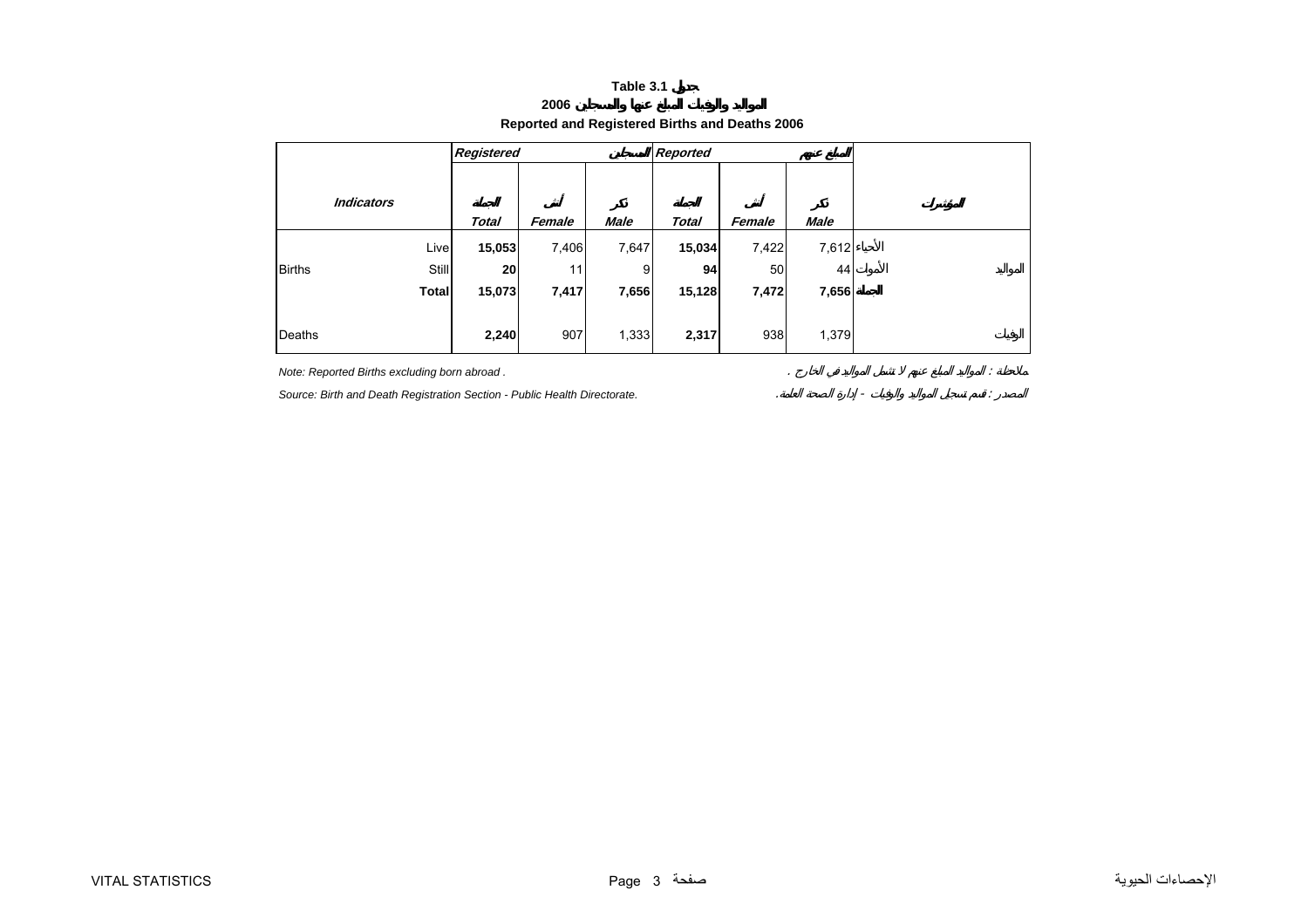**2006 - 2002**

**Vital Statistics Reported Data 2002 - 2006** 

<span id="page-3-0"></span>

| <b>Indicator</b>                             | 2006           | 2005   | 2004   | 2003   | 2002   |   |      |                        |                        |
|----------------------------------------------|----------------|--------|--------|--------|--------|---|------|------------------------|------------------------|
| <b>Number</b>                                |                |        |        |        |        |   |      |                        |                        |
| Live births                                  | 15,034         | 15,123 | 14,915 | 14,568 | 13,525 |   |      |                        |                        |
| Still births                                 | 94             | 112    | 124    | 106    | 134    |   |      |                        |                        |
| Total births (live & still births)           | 15,128         | 15,235 | 15,039 | 14,674 | 13,659 |   |      |                        |                        |
| <b>Premature births</b>                      | 1,542          | 1,489  | 1,617  | 1,624  | 1,164  |   |      |                        |                        |
| Deaths among children < 5 Years              |                |        |        |        |        |   |      |                        |                        |
| < 7 days                                     | 34             | 43     | 54     | 45     | 29     |   |      |                        |                        |
| 7 days to $<$ 4 wks                          | 22             | 33     | 31     | 28     | 22     | 4 |      |                        |                        |
| 4 wks to $<$ 1 yr                            | 59             | 58     | 50     | 34     | 43     |   | 4    |                        |                        |
| < 1 yr                                       | 115            | 134    | 135    | 107    | 94     |   |      |                        |                        |
| $1-4$ yrs                                    | 37             | 31     | 26     | 31     | 27     | 4 |      |                        |                        |
| $< 5$ yrs                                    | 152            | 165    | 161    | 138    | 121    | 5 |      |                        |                        |
| Maternal deaths                              | $\overline{2}$ | 1      | 3      | 3      | 3      |   |      |                        |                        |
| <b>Total deaths</b>                          | 2,317          | 2,226  | 2,217  | 2,117  | 2,035  |   |      |                        |                        |
| <b>Rates</b>                                 |                |        |        |        |        |   |      |                        |                        |
| Crude birth rate/1000 population             | 20.2           | 20.9   | 21.1   | 21.1   | 20.1   |   |      | 1000                   |                        |
| Still birth rate/1000 births                 | 6.2            | 7.4    | 8.2    | 7.2    | 9.8    |   |      | 1000                   |                        |
| Premature birth rate/1000 live births        | 102.6          | 98.5   | 108.4  | 111.5  | 86.1   |   |      | 1000                   |                        |
| Sex ratio at birth : Male / (per 100 Female) | 102.6          | 103.8  | 100.5  | 101.6  | 106.4  |   |      | 100<br>) /<br>$\sim$ 1 |                        |
| Mean of life expectancy at birth             | 74.8           | 74.8   | 73.8   | 73.8   | 73.8   |   |      |                        |                        |
| Perinatal mortality rate/1000 births         | 8.5            | 10.2   | 11.8   | 10.3   | 11.9   |   | 1000 |                        |                        |
| Neonatal mortality rate/1000 live births     | 3.7            | 5.0    | 5.7    | 5.0    | 3.8    |   |      | 1000                   |                        |
| Postneonatal mortality rate/1000 live births | 3.9            | 3.8    | 3.4    | 2.3    | 3.2    |   |      | 1000                   |                        |
| Infant mortality rate/1000 live births       | 7.6            | 8.9    | 9.1    | 7.3    | 7.0    |   |      | 1000                   |                        |
| Under 5 yrs mortality/1000 live births       | 10.1           | 10.9   | 10.8   | 9.5    | 8.9    |   | 1000 | 5                      |                        |
| Under 5 yrs mortality/1000 child<5yrs old    | 2.4            | 2.7    | 2.6    | 2.2    | 1.9    | 5 |      | 5                      |                        |
| Maternal mortality rate/100,000 live births  | 13.3           | 6.6    | 20.1   | 20.6   | 22.2   |   |      | 100,000                |                        |
| Crude death rate/1000 population             | 3.1            | 3.1    | 3.1    | 3.1    | 3.0    |   |      | 1000                   |                        |
| Note: a) All data excluding abroad births.   |                |        |        |        |        |   |      |                        | $\left( \cdot \right)$ |
| b) Deaths include some visitors.             |                |        |        |        |        |   |      |                        |                        |

 *c) Data were reviewed and updated on 23 April 2007.* . *<sup>2007</sup> <sup>23</sup>* (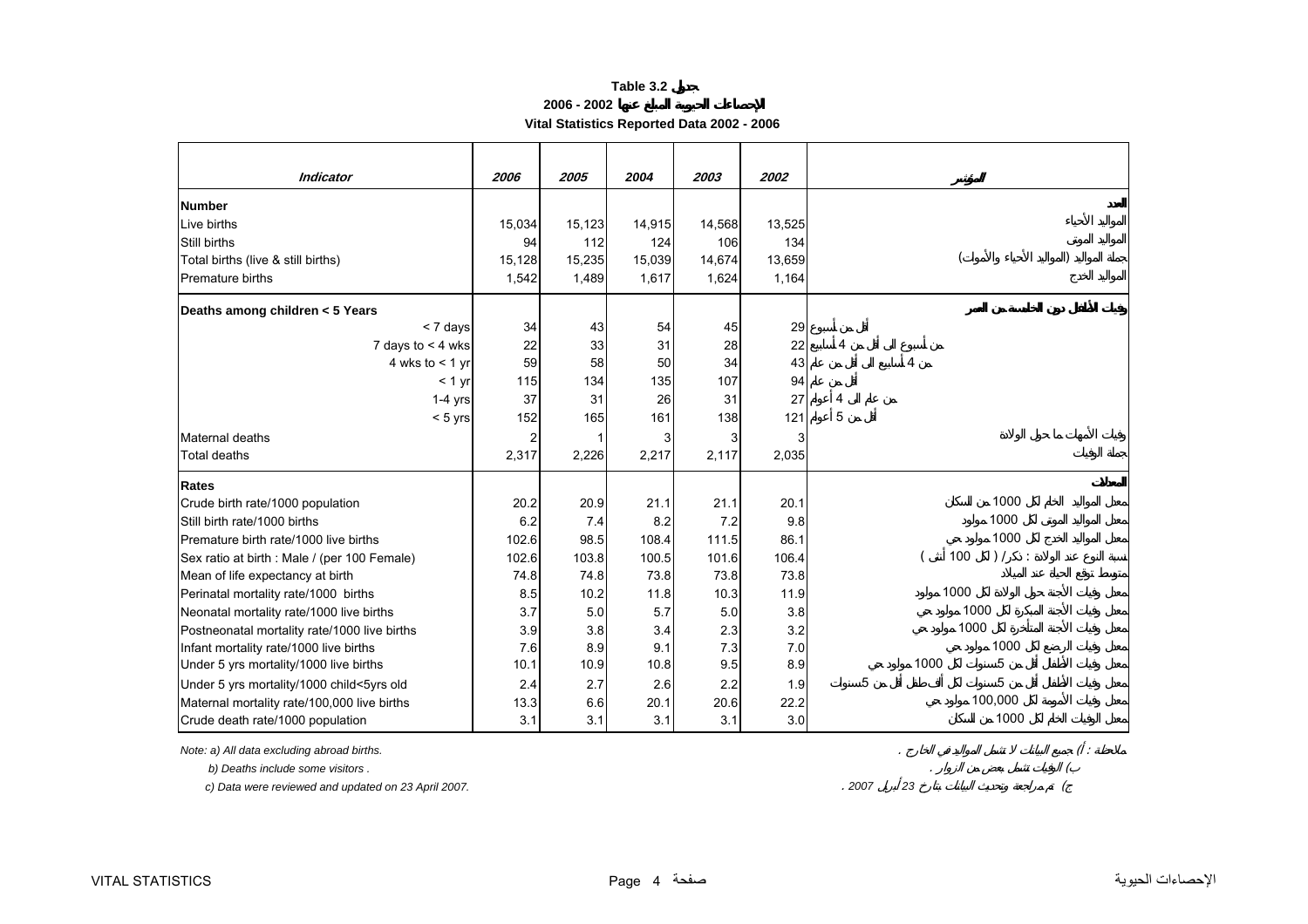<span id="page-4-0"></span>

**Figure 3.1 2006 - 1997 1000 Crude Registered Birth & Death Rate Per 1000 Population by Nationality 1997 - 2006**

 *Reference: Table 3.4 , 2.2 2.2 3.4* :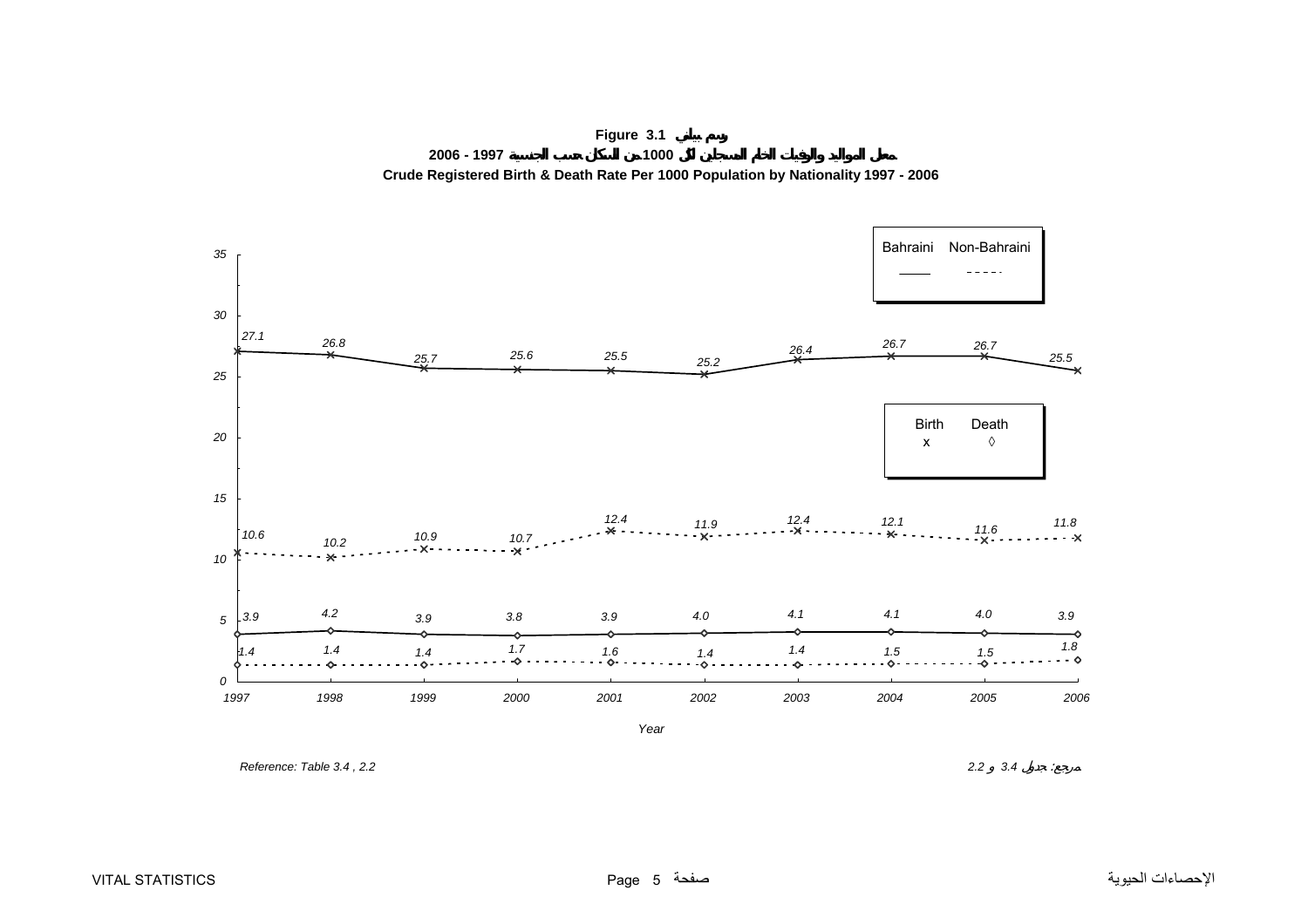| 2006 |
|------|
|------|

**Reported Births by Place of Birth and Sex 2006** 

<span id="page-5-0"></span>

|                                    | <b>Multiple Births</b>    |              | <b>Total Births</b> |                 |             | <b>Still Births</b> |             | <b>Live Births</b> |             |         |
|------------------------------------|---------------------------|--------------|---------------------|-----------------|-------------|---------------------|-------------|--------------------|-------------|---------|
| <b>Place of Birth</b>              | <b>Triplets</b><br>& more | <b>Twins</b> | <b>Total</b>        | Female          | <b>Male</b> | Female              | <b>Male</b> | Female             | <b>Male</b> |         |
| <b>MOH Hospitals</b>               |                           | 143          | 10,588              | 5,220           | 5,368       | 30                  | 34          | 5,190              | 5,334       |         |
| Salmaniya Medical Complex          |                           | 135          | 5,973               | 2,953           | 3,020       | 26                  | 25          | 2,927              | 2,995       |         |
| Muharraq Maternity Hospital        |                           |              | 1,282               | 604             | 678         |                     |             | 603                | 677         |         |
| Jidhafs Maternity Hospital         |                           |              | 3,293               | 1,644           | 1,649       |                     | 8           | 1,641              | 1,641       |         |
| Sitra Maternity Hospital           |                           |              | 22                  | 10 <sup>1</sup> | 12          |                     |             | 10                 | 12          |         |
| Western Region Maternity Hospital  |                           |              | 10                  |                 |             |                     |             |                    | 6           |         |
| <b>Riffa Maternity Hospital</b>    |                           |              | 8                   | 5               |             |                     |             |                    |             |         |
| <b>Military Hospital</b>           |                           | 42           | 3,088               | 1,559           | 1,529       | 14                  | 8           | 1,545              | 1,521       |         |
| <b>Private Hospitals</b>           |                           | 15           | 1,366               | 644             | 722         |                     |             | 639                | 720         |         |
| International Hospital of Bahrain  |                           |              | 185                 | 79              | 106         |                     |             | 79                 | 105         |         |
| American Mission Hospital          |                           |              | 424                 | 195             | 229         |                     |             | 194                | 229         |         |
| Awali Hospital                     |                           |              | 129                 | 63              | 66          |                     |             | 63                 | 66          |         |
| Ibn Al-Nafees Hospital             |                           |              | 104                 | 51              | 53          |                     |             | 51                 | 53          |         |
| <b>Bahrain Specialist Hospital</b> |                           |              | 491                 | 243             | 248         |                     |             | 239                | 247         |         |
| Noor Specialist Hospital           |                           |              | 33                  | 13              | 20          |                     |             | 13                 | 20          |         |
| At Home and On route to Hospital   |                           |              | 86                  | 49              | 37          |                     |             | 48                 | 37          |         |
| Total *                            |                           | 200          | 15,128              | 7,472           | 7,656       | 50 <sub>1</sub>     | 44          | 7,422              | 7,612       | $\star$ |

*Source: Birth and Death Registration Section - Public Health Directorate.* . - :

*\** لا تشمل المواليد في الخارج . *. abroad born Excluding\**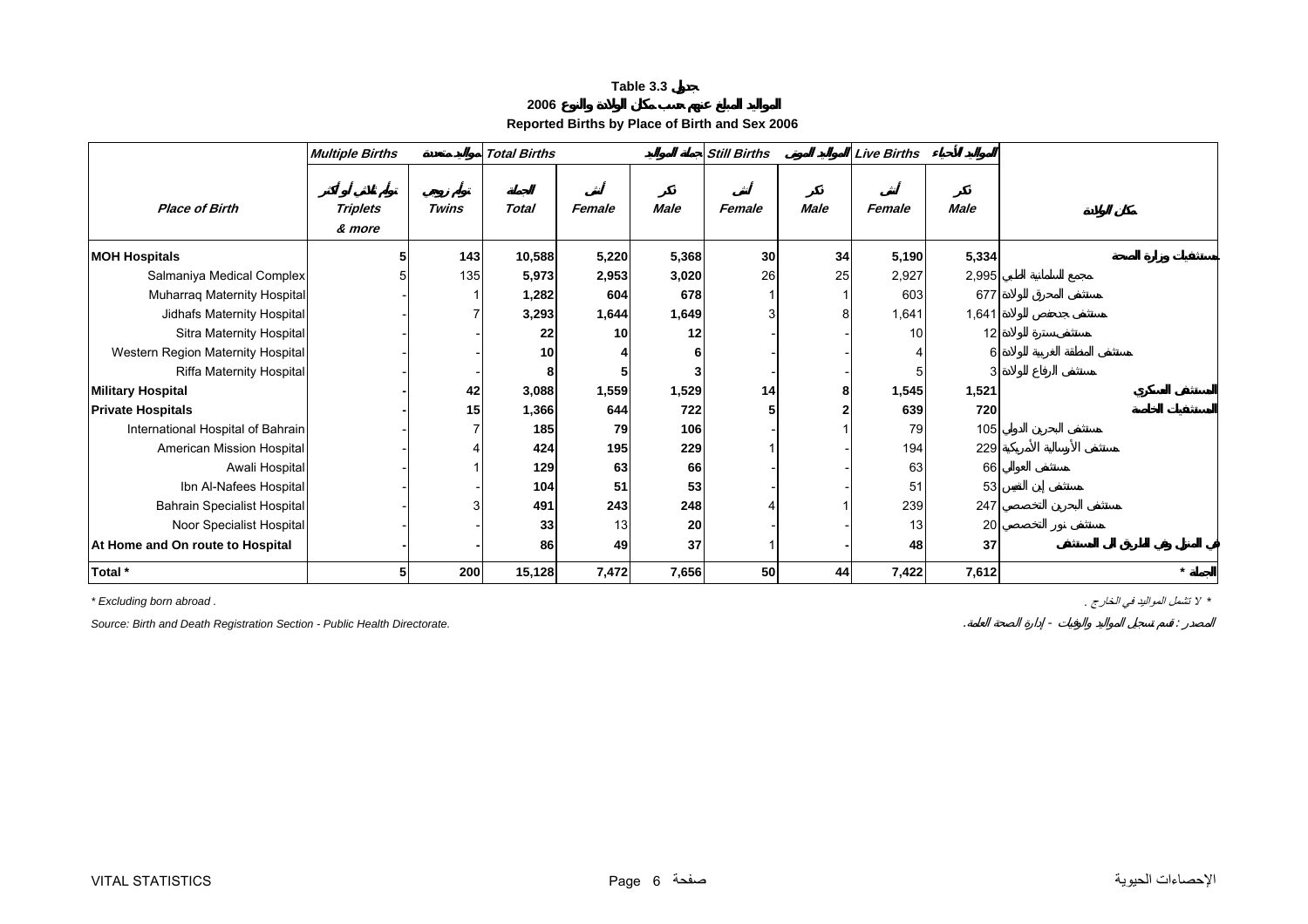#### **2006 Registered Live Births by Place of Birth, Sex and Father's Nationality 2006**

<span id="page-6-0"></span>

|                                    | <b>Total</b> | Non-Bahraini |             |              |        |             | <b>Bahraini</b> |        |             |
|------------------------------------|--------------|--------------|-------------|--------------|--------|-------------|-----------------|--------|-------------|
|                                    |              |              |             |              |        |             |                 |        |             |
|                                    |              |              |             |              |        |             |                 |        |             |
| <b>Place of Birth</b>              | Total        | Female       | <b>Male</b> | <b>Total</b> | Female | <b>Male</b> | <b>Total</b>    | Female | <b>Male</b> |
| <b>MOH Hospitals</b>               | 10,304       | 5,056        | 5,248       | 1,781        | 870    | 911         | 8,523           | 4,186  | 4,337       |
| Salmaniya Medical Complex          | 5,774        | 2,832        | 2,942       | 969          | 466    | 503         | 4,805           | 2,366  | 2,439       |
| <b>Muharrag Maternity</b>          | 1,248        | 589          | 659         | 309          | 156    | 153         | 939             | 433    | 506         |
| Jidhafs Maternity                  | 3,242        | 1,616        | 1,626       | 498          | 244    | 254         | 2,744           | 1,372  | 1,372       |
| Sitra Maternity                    | 22           | 11           | 11          |              |        |             | 22              | 11     | 11          |
| Western Region Maternity           | 10           | 3            |             |              |        |             | 10              |        |             |
| <b>Riffa Maternity</b>             |              | 5            |             |              |        |             |                 |        |             |
| <b>Military Hospital</b>           | 3,044        | 1,537        | 1,507       | 1,044        | 538    | 506         | 2,000           | 999    | 1,001       |
| <b>Private Hospitals</b>           | 1,325        | 624          | 701         | 512          | 247    | 265         | 813             | 377    | 436         |
| International Hospital of Bahrain  | 179          | 75           | 104         | 52           | 25     | 27          | 127             | 50     | 77          |
| American Mission Hospital          | 412          | 189          | 223         | 218          | 100    | 118         | 194             | 89     | 105         |
| Awali Hospital                     | 126          | 62           | 64          | 66           | 32     | 34          | 60              | 30     | 30          |
| Ibn Al-Nafees Hospital             | 100          | 51           | 49          | 32           | 19     | 13          | 68              | 32     | 36          |
| <b>Bahrain Specialist Hospital</b> | 475          | 234          | 241         | 131          | 66     | 65          | 344             | 168    | 176         |
| Noor Specialist Hospital           | 33           | 13           | 20          | 13           |        | 8           | 20              |        | 12          |
| At Home and On route to Hospital   | 53           | 32           | 21          | 8            |        |             | 45              | 29     | 16          |
| <b>Born Abroad</b>                 | 326          | 156          | 170         |              |        |             | 326             | 156    | 170         |
| <b>Others</b>                      |              |              |             |              |        |             |                 |        |             |
| <b>Total</b>                       | 15,053       | 7,406        | 7,647       | 3,346        | 1,659  | 1,687       | 11,707          | 5,747  | 5,960       |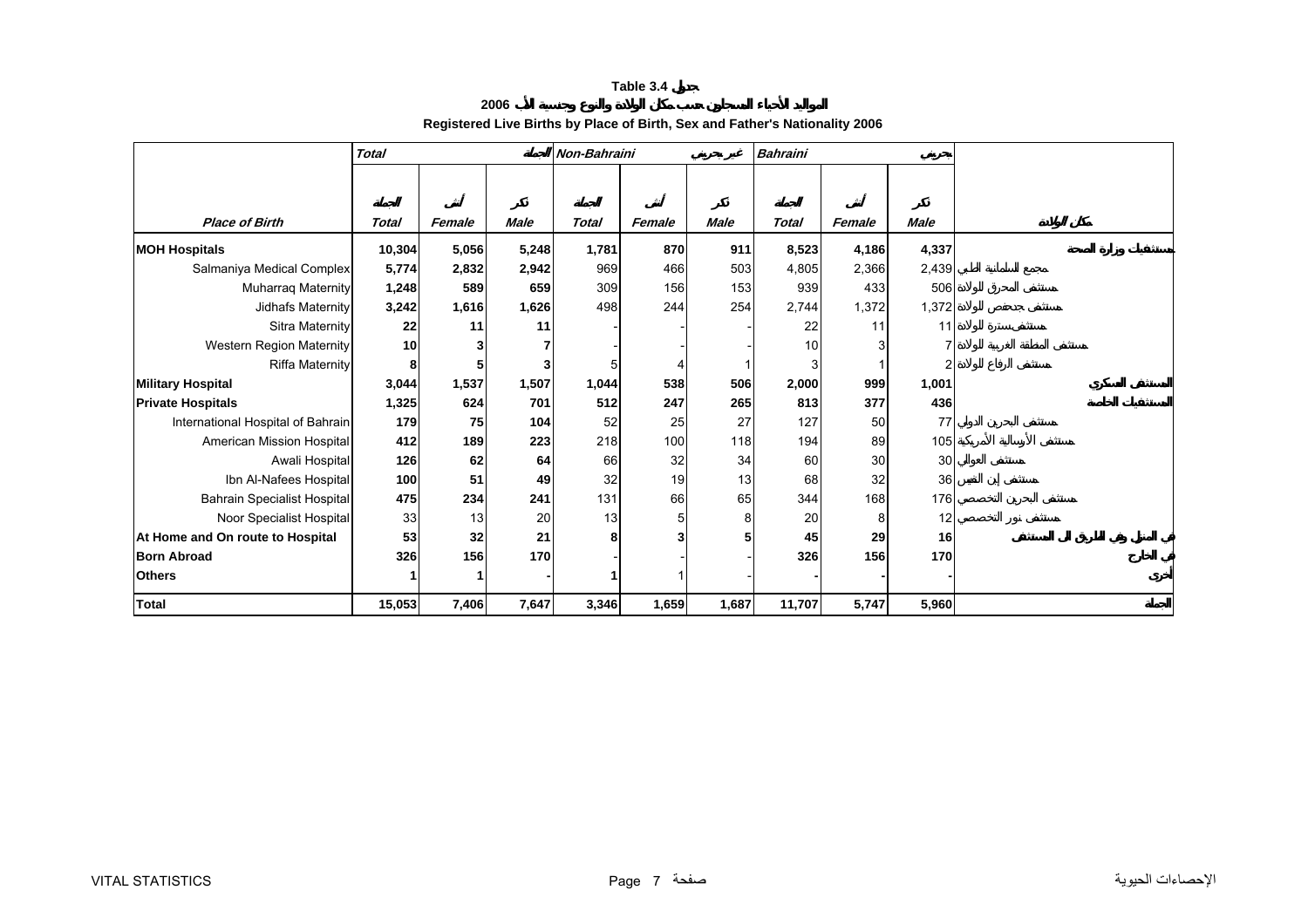## **Figure 3.2**





<span id="page-7-0"></span>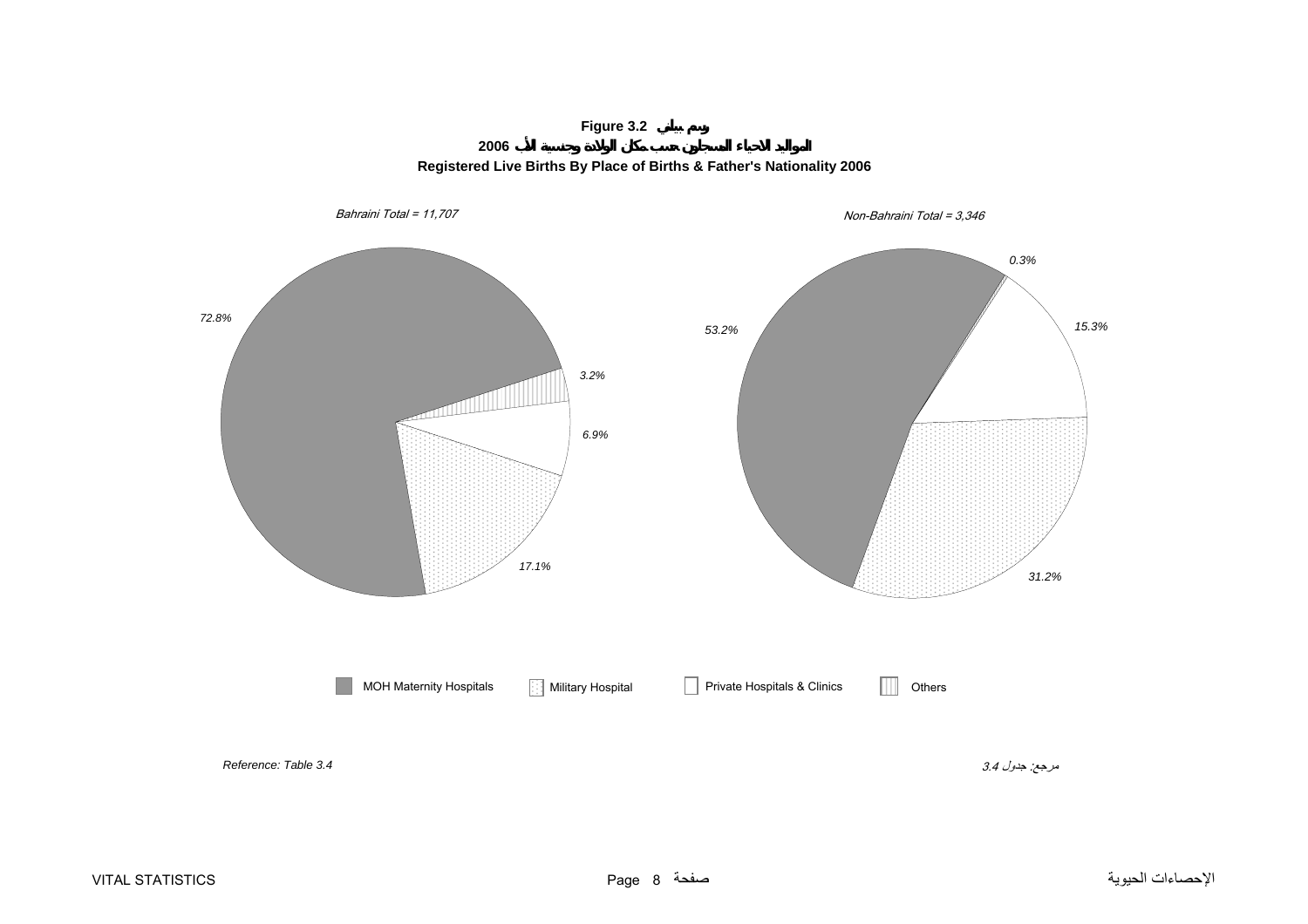**2006**

<span id="page-8-0"></span>

|              | Birth weight (kg) |                |                         |              |                |                |                |                |                  | <b>Mother</b>      |                   |  |  |
|--------------|-------------------|----------------|-------------------------|--------------|----------------|----------------|----------------|----------------|------------------|--------------------|-------------------|--|--|
| <b>Total</b> | Undete-<br>rmined | $4.5+$         | $4.0+$                  | $3.5+$       | $3.0+$         | $2.5+$         | $2.0+$         | $1.5 +$        | Less than<br>1.5 | <b>Nationality</b> | <b>Age Groups</b> |  |  |
| 1            |                   |                |                         |              | 1              |                |                |                |                  | - Bah              | less than 15      |  |  |
| 2            |                   |                |                         | $\mathbf{1}$ |                |                |                |                |                  | - Non-Bah          |                   |  |  |
| 273          |                   |                | $\overline{\mathbf{c}}$ | 33           | 124            | 81             | 25             | 5              |                  | $2$ $Bah$          | $15 - 19$         |  |  |
| 151          | 5 <sub>l</sub>    |                | 3                       | 30           | 54             | 35             | 15             | 3              |                  | 5 Non-Bah          |                   |  |  |
| 2,421        | 9                 | 5              | 59                      | 401          | 1030           | 708            | 156            | 42             |                  | 11 Bah             | $20 - 24$         |  |  |
| 949          | 48                | $\overline{c}$ | 34                      | 178          | 384            | 221            | 62             | 11             |                  | 9 Non-Bah          |                   |  |  |
| 3,399        | 17                | 31             | 127                     | 653          | 1410           | 906            | 173            | 49             |                  | 33 Bah             | 25-29             |  |  |
| 1,395        | 56                | 14             | 71                      | 295          | 557            | 313            | 61             | 20             |                  | 8 Non-Bah          |                   |  |  |
| 2,410        | 15                | 18             | 138                     | 537          | 1007           | 506            | 125            | 39             |                  | 25 Bah             | 30-34             |  |  |
| 1,255        | 42                | 10             | 66                      | 300          | 488            | 249            | 63             | 13             |                  | 24 Non-Bah         |                   |  |  |
| 1,501        | 24                | 24             | 106                     | 348          | 554            | 328            | 79             | 27             |                  | 11 Bah             | 35-39             |  |  |
| 558          | 22                | 5              | 47                      | 141          | 199            | 109            | 25             | $\overline{7}$ |                  | 3 Non-Bah          |                   |  |  |
| 559          | 9                 | 12             | 44                      | 126          | 216            | 107            | 30             | 9              |                  | 6 Bah              | 40-44             |  |  |
| 124          | $\overline{3}$    |                | 8                       | 41           | 42             | 19             | $\overline{7}$ |                |                  | 4 Non-Bah          |                   |  |  |
| 32           |                   |                | 3                       | 10           | 10             | $\overline{7}$ | 1              |                |                  | - Bah              | 45-49             |  |  |
| 17           |                   |                | 1                       | 4            | 5              | $\overline{4}$ | 1              |                |                  | 1 Non-Bah          |                   |  |  |
| 2            |                   |                |                         |              | $\overline{2}$ |                |                |                |                  | -Bah               | $50+$             |  |  |
| 2            |                   |                | 1                       |              | 1              |                |                |                |                  | -INon-Bah          |                   |  |  |
| 2            | 2                 |                |                         |              |                |                |                |                |                  | -Bah               | Unknown           |  |  |
|              |                   |                |                         |              |                |                |                |                |                  | - Non-Bah          |                   |  |  |
| 10,600       | 77                | 91             | 479                     | 2,108        | 4,354          | 2,643          | 589            | 171            |                  | 88 Bah             |                   |  |  |
| 4,453        | 176               | 33             | 231                     | 990          | 1,731          | 950            | 234            | 54             |                  | 54 Non-Bah         | <b>Total</b>      |  |  |
| 15,053       | 253               | 124            | 710                     | 3,098        | 6,085          | 3,593          | 823            | 225            |                  | 142 Total          |                   |  |  |

## **Registered Live Births by Birth Weight, Mother's Nationality and Age Groups 2006**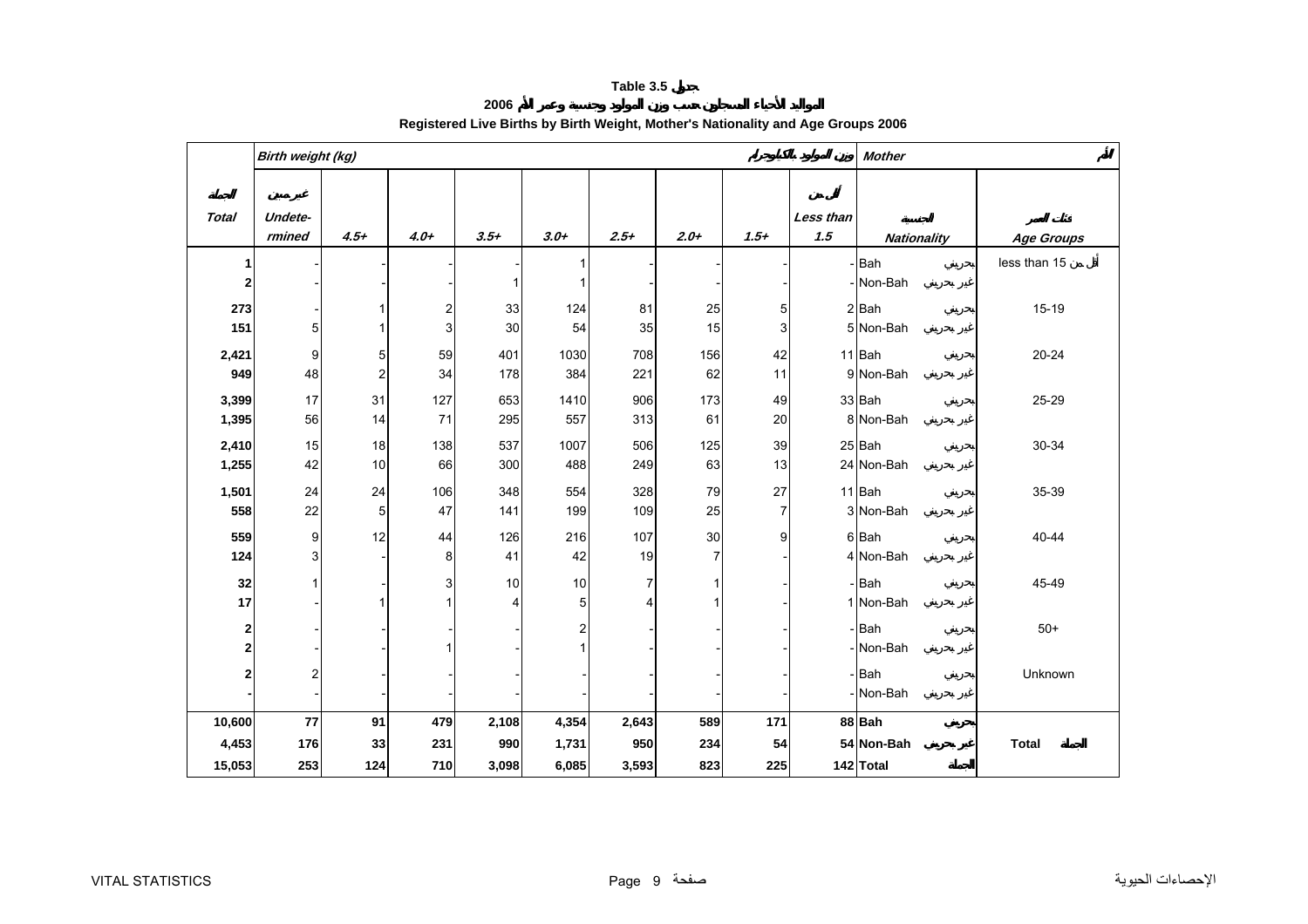<span id="page-9-0"></span>



#### *Note:*

*- Low birth weight:*

- *Less than 2500 g (up to and including 2499 g).*
- *Very low birth weight:*
- *Less than 1500 g (up to and including 1499 g).*
- *Extremely low birth weight:*
- *Less than 1000 g (up to and including 999 g).*





Cumulative Percentage



مرجع: جدول 3.5 *3.5 Table :Reference*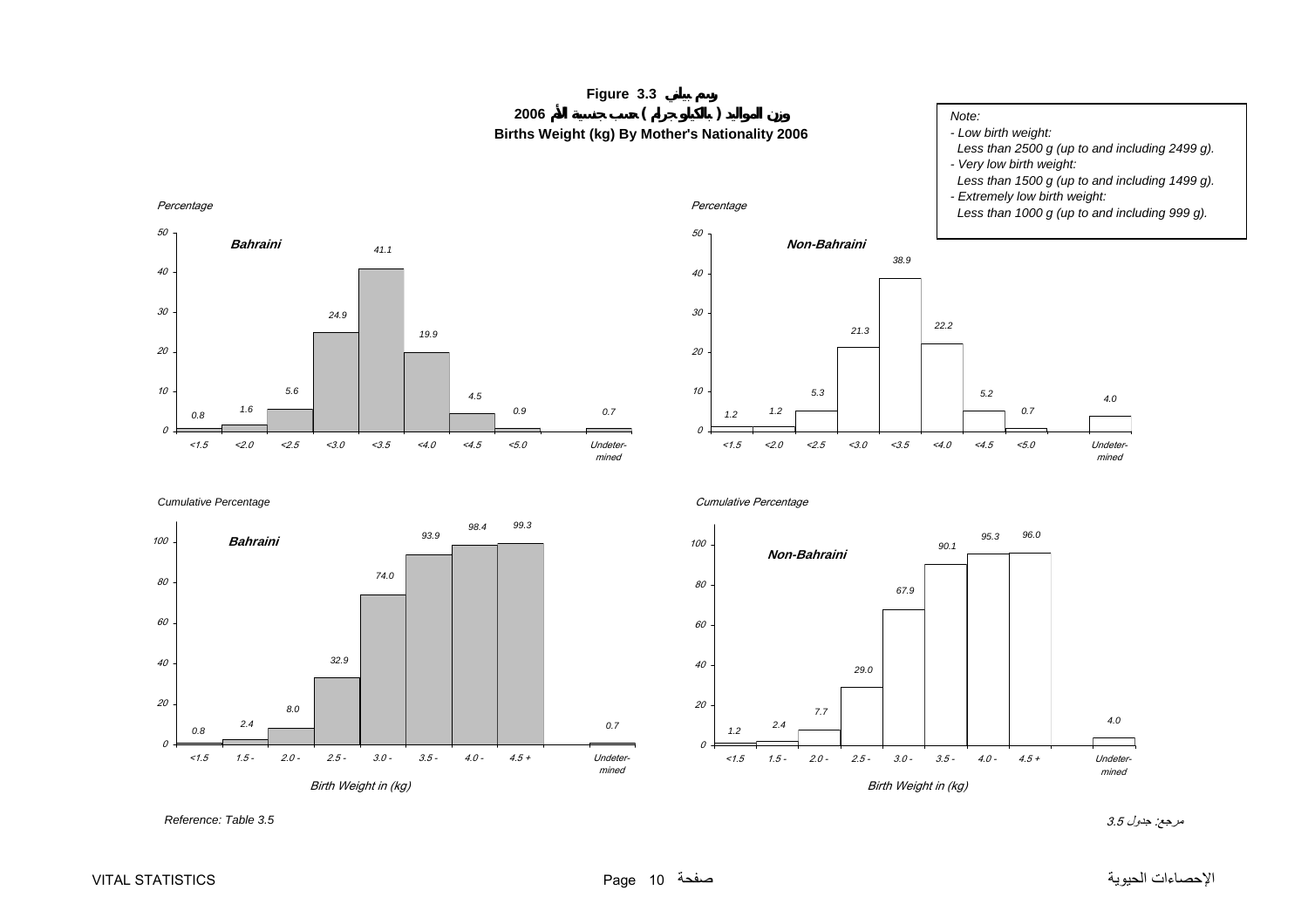**2006**

<span id="page-10-0"></span>

|                  | Interval between current delivery and previous pregnancy |                |                |      |                |       |       |                  |                                  |           | <b>Mother</b>      |              |  |  |
|------------------|----------------------------------------------------------|----------------|----------------|------|----------------|-------|-------|------------------|----------------------------------|-----------|--------------------|--------------|--|--|
| <b>Total</b>     | Undete-<br>rmined                                        | $7+$           | $6+$           | $5+$ | $4+$           | $3+$  | $2+$  | $1+$             | Less than<br>$\boldsymbol{\eta}$ | <b>NA</b> | <b>Nationality</b> | Age Groups   |  |  |
| 1                |                                                          |                |                |      |                |       |       |                  |                                  |           | 1 Bah              | less than 15 |  |  |
| $\mathbf{2}$     |                                                          |                |                |      |                |       |       |                  |                                  |           | 2 Non-Bah          |              |  |  |
| 273              |                                                          |                |                |      | $\overline{2}$ | 5     | 17    | 34               |                                  |           | $213$ Bah          | $15 - 19$    |  |  |
| 151              | $\overline{2}$                                           |                |                |      |                |       | 6     | 30               | 2                                |           | 110 Non-Bah        |              |  |  |
| 2,421            | 25                                                       |                | 9              | 21   | 70             | 147   | 272   | 350              | 27                               | 1,499 Bah |                    | 20-24        |  |  |
| 949              | 9                                                        | 5              | 3              | 14   | 20             | 70    | 148   | 212              | 14                               |           | 454 Non-Bah        |              |  |  |
| 3,399            | 19                                                       | 55             | 88             | 164  | 301            | 513   | 648   | 560              | 21                               | 1,030 Bah |                    | 25-29        |  |  |
| 1,395            | 3                                                        | 40             | 25             | 68   | 96             | 204   | 246   | 262              | 6                                |           | 445 Non-Bah        |              |  |  |
| 2,410            | $\boldsymbol{9}$                                         | 220            | 189            | 221  | 326            | 397   | 460   | 354              | 6                                |           | 228 Bah            | 30-34        |  |  |
| 1,255            | 11                                                       | 119            | 69             | 112  | 133            | 176   | 209   | 179              | 6                                |           | 241 Non-Bah        |              |  |  |
| 1,501            |                                                          | 302            | 130            | 184  | 202            | 218   | 222   | 171              |                                  |           | 70 Bah             | 35-39        |  |  |
| 558              |                                                          | 103            | 35             | 47   | 67             | 72    | 99    | 74               |                                  |           | 61 Non-Bah         |              |  |  |
| 559              |                                                          | 175            | 57             | 59   | 74             | 60    | 67    | 47               | 3                                |           | 17 Bah             | 40-44        |  |  |
| 124              |                                                          | 31             | $\overline{7}$ | 13   | 15             | 16    | 20    | 13               |                                  |           | 8 Non-Bah          |              |  |  |
| 32               |                                                          | 12             | 3              | 3    | 3              | 3     | 5     | $\boldsymbol{2}$ |                                  |           | $1$ Bah            | 45-49        |  |  |
| 17               |                                                          | $\overline{4}$ |                |      | 2              |       |       | 3                |                                  |           | 2 Non-Bah          |              |  |  |
| $\boldsymbol{2}$ |                                                          | $\overline{2}$ |                |      |                |       |       |                  |                                  |           | - Bah              | $50+$        |  |  |
| $\bf{2}$         |                                                          |                |                |      |                |       |       |                  |                                  |           | 1 Non-Bah          |              |  |  |
| $\mathbf{2}$     |                                                          |                |                |      |                |       |       |                  |                                  |           | $2$ Bah            | Unknown      |  |  |
|                  |                                                          |                |                |      |                |       |       |                  |                                  |           | Non-Bah            |              |  |  |
| 10,600           | 55                                                       | 767            | 476            | 652  | 978            | 1,343 | 1,691 | 1,518            | 59                               | 3,061 Bah |                    |              |  |  |
| 4,453            | 25                                                       | 302            | 140            | 254  | 333            | 544   | 729   | 773              | 29                               |           | 1,324 Non-Bah      | <b>Total</b> |  |  |
| 15,053           | 80                                                       | 1,069          | 616            | 906  | 1,311          | 1,887 | 2,420 | 2,291            | 88                               |           | 4,385 Total        |              |  |  |

## **Registered Live Births by Birth Intervals, Mother's Nationality and Age Groups 2006**

*NA (Not Applicable) indicates 1st Delivery .* . *(NA)*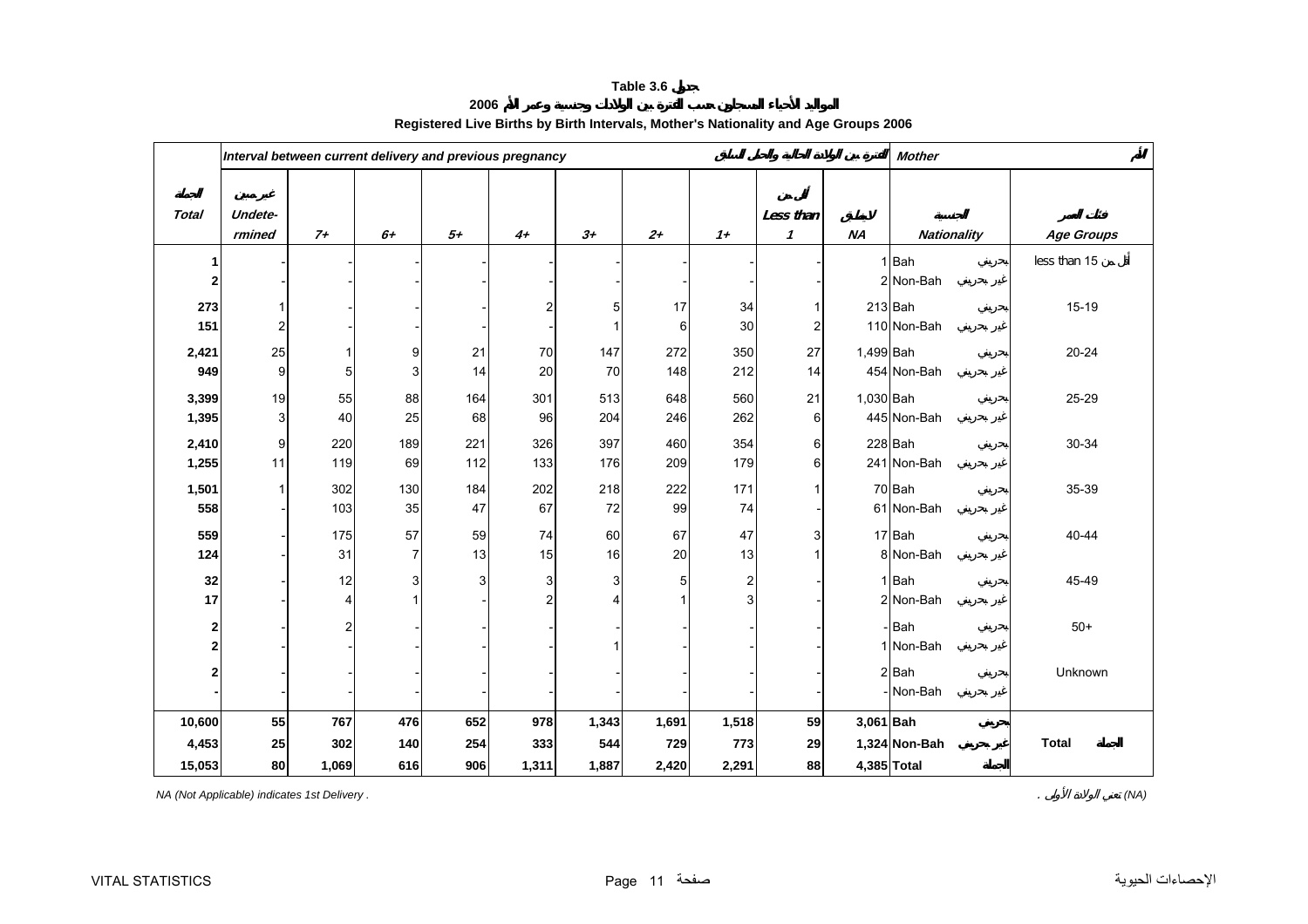**2006**

#### <span id="page-11-0"></span>**Total Non-Bahraini Bahraini ( ) Total Female Male Total Female Male Total Female Male Age of Fetus (weeks) 1 -1** 1 - 1 - - - less than 28 wks 2 1 1 1 1 - 1 1 1 1 - 28 **11 -**-1 -1 -1 -1 -1 -1 -1 -1 -1 -29 2 1 1 1 1 - 1 1 1 1 - 30 **---** - - - - - - 31**11 -**- - - - - - - 1 - 1 - 32 32 **11 -**- - - - - - - 1 - 1 - 33  $2$  1 1 1 - - - - - 2 1 1 1 34 **1 -1**1 - - - - - 1 - 1 - 1 35 **---**- - - - - - - - - - - - - - - - 36 36 **1 -1**1 - - - - - 1 - 1 1 37 **4 3** 1 1 - - - - - 4 3 1 38 **---**- - - - - - - - - - - - - - - - 39 **422**2  $4$   $2$   $2$   $40\&over$ **20 11 9 4 1 3 16 10 6Total**

### **Registered Still Births by Father's Nationality, Sex and Age of Fetus 2006**

*Note : Deaths include some visitors .* . : *Source: Birth and Death Registration Section - Public Health Directorate.* . - :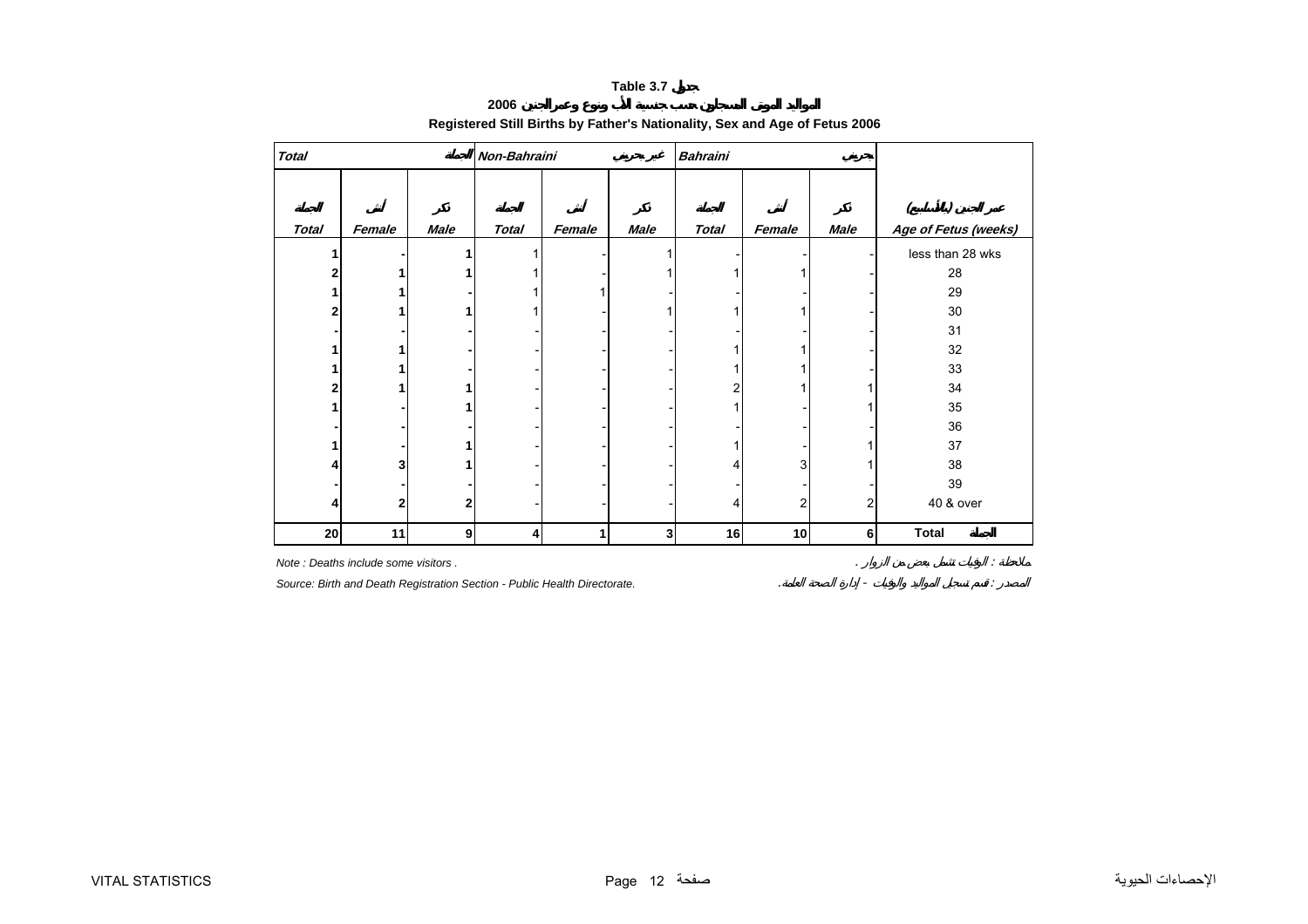### **2006**

## **Reported Deaths by Place, Nationality and Sex 2006**

<span id="page-12-0"></span>

|                                    | <b>Total</b> |        |                | Non-Bahraini   |        |             | <b>Bahraini</b> |                 |             |
|------------------------------------|--------------|--------|----------------|----------------|--------|-------------|-----------------|-----------------|-------------|
|                                    |              |        |                |                |        |             |                 |                 |             |
|                                    |              |        |                |                |        |             |                 |                 |             |
| <b>Place of Death</b>              | <b>Total</b> | Female | <b>Male</b>    | <b>Total</b>   | Female | <b>Male</b> | <b>Total</b>    | Female          | <b>Male</b> |
| Ministry of Health Hospitals       | 1,228        | 556    | 672            | 184            | 64     | 120         | 1,044           | 492             | 552         |
| Salmaniya Medical Complex          | 1,200        | 544    | 656            | 182            | 64     | 118         | 1,018           | 480             | 538         |
| Psychiatric Hospital               |              |        |                |                |        |             |                 |                 |             |
| Jidhafs Maternity Hospital         |              |        |                |                |        |             |                 |                 |             |
| Muharraq Maternity Hospital        |              |        |                |                |        |             |                 |                 |             |
| Muharraq Geriatrics Hospital       | 18           |        |                |                |        |             | 18              |                 |             |
| <b>Health Centers</b>              |              |        |                | $\overline{2}$ |        |             |                 |                 |             |
| <b>Other Government Hospitals</b>  | 253          | 101    | 152            | 37             | 14     | 23          | 216             | 87              | 129         |
| <b>Military Hospital</b>           | 244          | 96     | 148            | 36             | 13     | 23          | 208             | 83              | 125         |
| <b>Essa Town Geriatric</b>         |              |        | $\mathbf{2}$   |                |        |             |                 |                 | 2           |
| Muharraq Social Care Center        |              |        | $\overline{2}$ |                |        |             |                 |                 | 2           |
| <b>Private Sector</b>              | 32           | 13     | 19             | 6              |        |             | 26              | 10              | 16          |
| Private Clinics & Polyclinics      |              |        |                | 2              |        |             |                 |                 |             |
| American Mission Hospital          |              |        |                |                |        |             |                 |                 |             |
| Awali Hospital                     |              |        |                |                |        |             |                 |                 |             |
| International Hospital of Bahrain  | 11           |        |                | 2              |        |             |                 |                 |             |
| Ibn Al-Nafees Hospital             |              |        |                |                |        |             |                 |                 |             |
| <b>Bahrain Specialist Hospital</b> | 11           |        |                |                |        |             |                 |                 |             |
| <b>Home</b>                        | 479          | 195    | 284            | 124            | 38     | 86          | 355             | 157             | 198         |
| <b>Abroad</b>                      | 72           | 28     | 44             |                |        |             | 72              | 28              | 44          |
| <b>Other Places</b>                | 253          | 45     | 208            | 161            | 29     | 132         | 92              | 16 <sup>1</sup> | 76          |
| <b>Total</b>                       | 2,317        | 938    | 1,379          | 512            | 148    | 364         | 1,805           | 790             | 1,015       |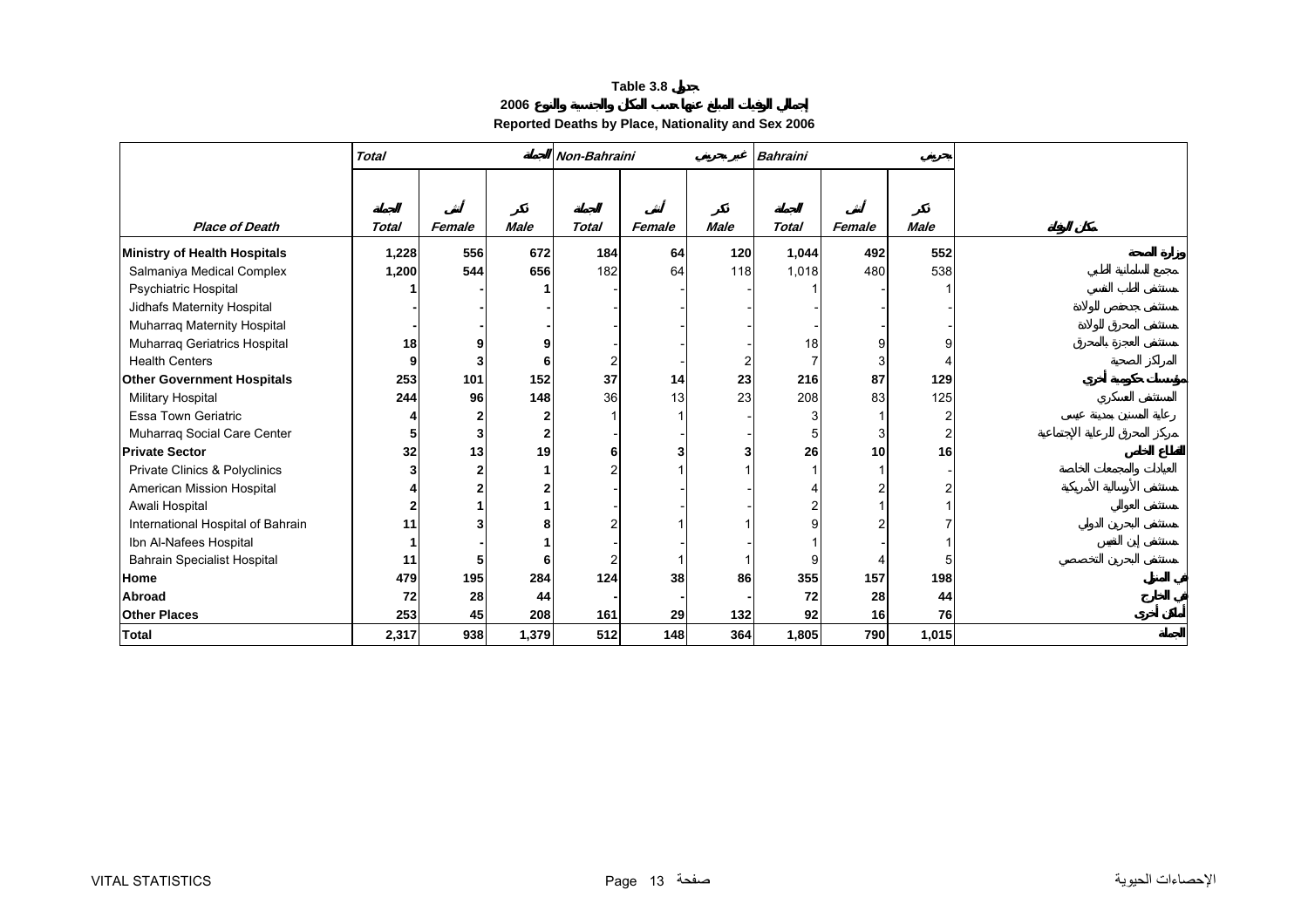**2006 - 2002**

## **Reported Deaths by Place, Nationality and Sex 2002 - 2006**

<span id="page-13-0"></span>

| <b>Place of Death</b>              | 2006  | 2005  | 2004  | 2003  |
|------------------------------------|-------|-------|-------|-------|
| Ministry of Health Hospitals       | 1,228 | 1,228 | 1,183 | 1,250 |
| Salmaniya Medical Complex          | 1,200 | 1,191 | 1,150 | 1,203 |
| Psychiatric Hospital               |       |       |       |       |
| Jidhafs Maternity Hospital         |       |       |       |       |
| Muharraq Maternity Hospital        |       |       |       |       |
| Muharraq Geriatrics Hospital       | 18    | 21    | 20    | 30    |
| <b>Health Centers</b>              | 9     | 12    | 9     | 14    |
| <b>Other Government Hospitals</b>  | 253   | 244   | 229   | 183   |
| Military Hospital                  | 244   | 241   | 226   | 180   |
| <b>Essa Town Geriatric</b>         | 4     |       |       | 3     |
| Muharraq Social Care Center        | 5     |       |       |       |
| <b>Private Sector</b>              | 32    | 37    | 33    | 19    |
| Private Clinics & Polyclinics      | 3     |       |       |       |
| American Mission Hospital          | 4     | 5     | 9     |       |
| Awali Hospital                     | 2     |       |       |       |
| International Hospital of Bahrain  | 11    | 12    | 10    |       |
| Ibn Al-Nafees Hospital             |       |       |       |       |
| <b>Bahrain Specialist Hospital</b> | 11    | 15    | 8     |       |
| Home                               | 479   | 467   | 503   | 445   |
| Abroad                             | 72    | 64    | 88    | 60    |
| <b>Other Places</b>                | 253   | 186   | 181   | 160   |
| <b>Total</b>                       | 2,317 | 2,226 | 2,217 | 2,117 |

 *b) Deaths include some visitors .* . (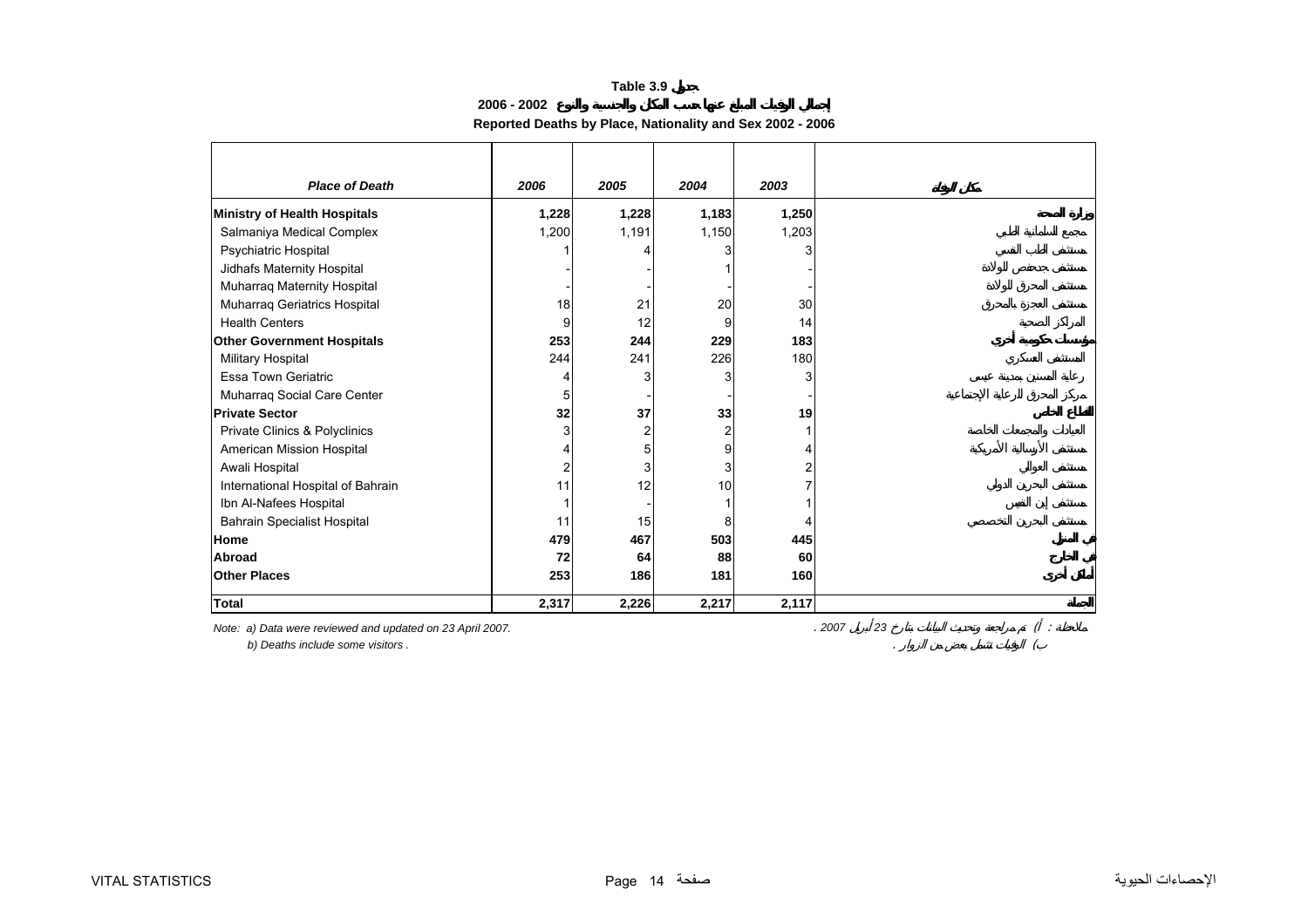**2006**

## **Reported Deaths by Age Groups, Nationality and Sex 2006**

<span id="page-14-0"></span>

| <b>Total</b> |              |        |             | Non-Bahraini |                |                |             | <b>Bahraini</b> |              |                |                 |                                     |
|--------------|--------------|--------|-------------|--------------|----------------|----------------|-------------|-----------------|--------------|----------------|-----------------|-------------------------------------|
| $\%$         | <b>Total</b> | Female | <b>Male</b> | $\%$         | <b>Total</b>   | Female         | <b>Male</b> | %               | <b>Total</b> | Female         | <b>Male</b>     | Age Groups (Years)                  |
| 1.5          | 34           | 20     | 14          | 1.4          | $\overline{7}$ | 6              |             | 1.5             | 27           | 14             | 13              | $<$ 1 days                          |
| 0.9          | 22           | 8      | 14          | 1.4          | $\overline{7}$ | 3              |             | 0.8             | 15           | 5              | 10 <sup>1</sup> | 7 days to $<$ 4 wks<br>4            |
| 2.5          | 59           | 27     | 32          | 3.1          | 16             |                |             | 2.4             | 43           | 20             | 23              | 4 wks to $<$ 1 yr<br>$\overline{4}$ |
| 1.6          | 37           | 20     | 17          | 2.7          | 14             |                |             | 1.3             | 23           | 13             | 10              | $1 - 4$                             |
| $1.0$        | 24           | 10     | 14          | 0.8          | $\overline{4}$ |                |             | 1.1             | 20           | $\overline{7}$ | 13              | $5 - 9$                             |
| 0.5          | 11           | 3      | 8           | 0.2          | $\mathbf{1}$   |                |             | 0.6             | 10           | 3              | $\overline{7}$  | $10 - 14$                           |
| 1.4          | 33           | 9      | 24          | 0.4          | $\overline{c}$ |                |             | 1.7             | 31           | 8              | 23              | $15 - 9$                            |
| 2.2          | 51           | 13     | 38          | 4.7          | 24             | 8              | 16          | 1.5             | 27           | 5              | 22              | $20 - 24$                           |
| 3.5          | 81           | 20     | 61          | 8.6          | 44             | 11             | 33          | 2.0             | 37           | 9              | 28              | $25 - 29$                           |
| 4.3          | 99           | 28     | 71          | 13.3         | 68             | 16             | 52          | 1.7             | 31           | 12             | 19              | $30 - 34$                           |
| 3.6          | 84           | 28     | 56          | 9.0          | 46             | 13             | 33          | 2.1             | 38           | 15             | 23              | $35 - 39$                           |
| 4.4          | 101          | 34     | 67          | 9.0          | 46             | 12             | 34          | 3.0             | 55           | 22             | 33              | $40 - 44$                           |
| 6.3          | 147          | 42     | 105         | 10.9         | 56             |                | 49          | 5.0             | 91           | 35             | 56              | $45 - 49$                           |
| 6.6          | 152          | 50     | 102         | 11.5         | 59             | 9              | 50          | 5.2             | 93           | 41             | 52              | $50 - 54$                           |
| 5.9          | 136          | 42     | 94          | 7.4          | 38             |                | 33          | 5.4             | 98           | 37             | 61              | $55 - 59$                           |
| 5.7          | 132          | 60     | 72          | 2.0          | 10             |                | 8           | 6.8             | 122          | 58             | 64              | $60 - 64$                           |
| 9.0          | 208          | 95     | 113         | 3.3          | 17             | $\overline{7}$ | 10          | 10.6            | 191          | 88             | 103             | $65 - 69$                           |
| 11.1         | 257          | 125    | 132         | 3.1          | 16             | 12             | 4           | 13.4            | 241          | 113            | 128             | $70 - 74$                           |
| 28.0         | 649          | 304    | 345         | 7.2          | 37             | 19             | 18          | 33.9            | 612          | 285            | 327             | $75+$                               |
| 100.0        | 2,317        | 938    | 1,379       | 100.0        | 512            | 148            | 364         | 100.0           | 1,805        | 790            | 1,015           | <b>Total</b>                        |

*Note : Deaths include some visitors .* . :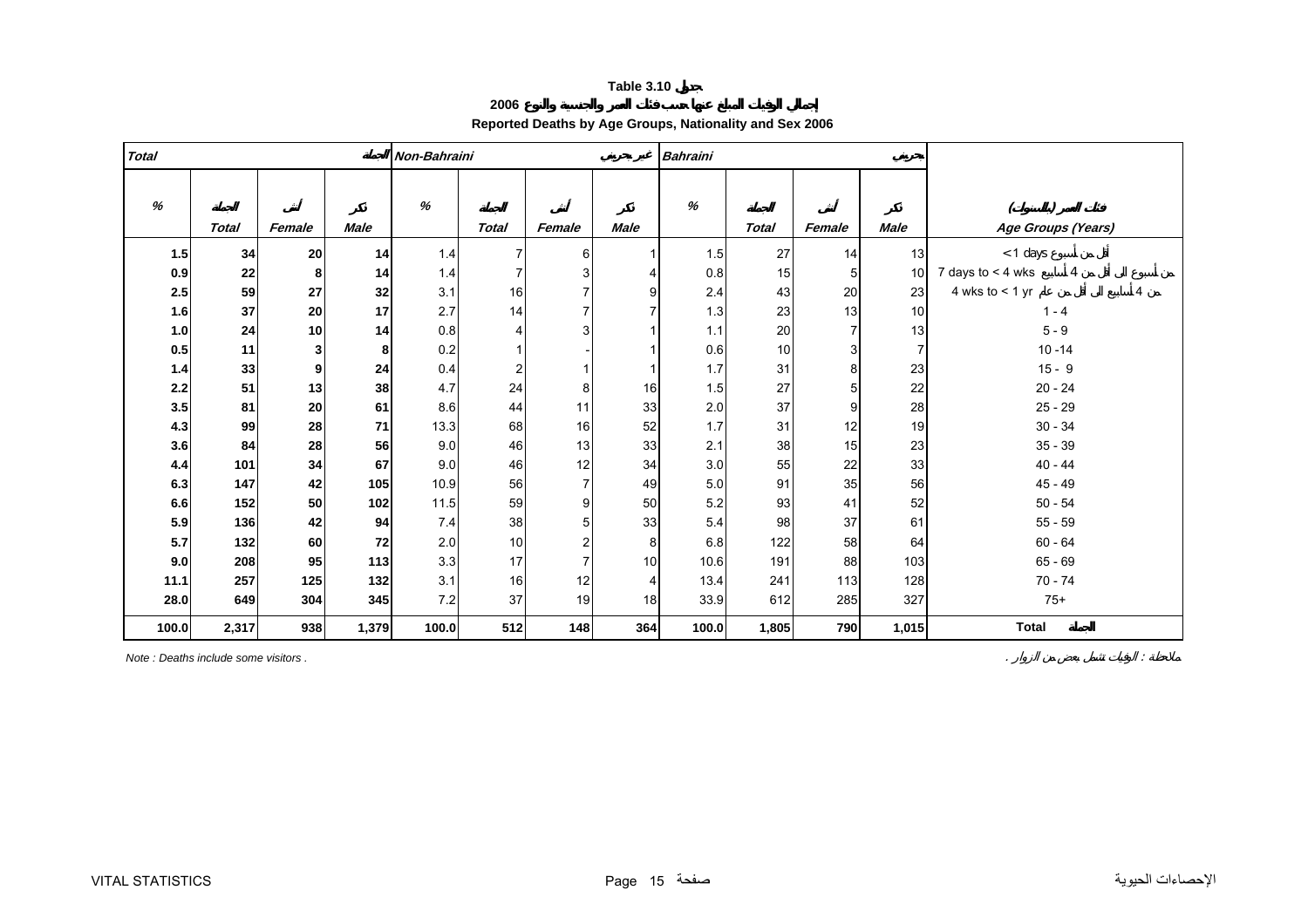

<span id="page-15-0"></span>

*,2.2 3.10 Table :Reference* 

مرجع: جدول 3.10 <sup>و</sup> 2.2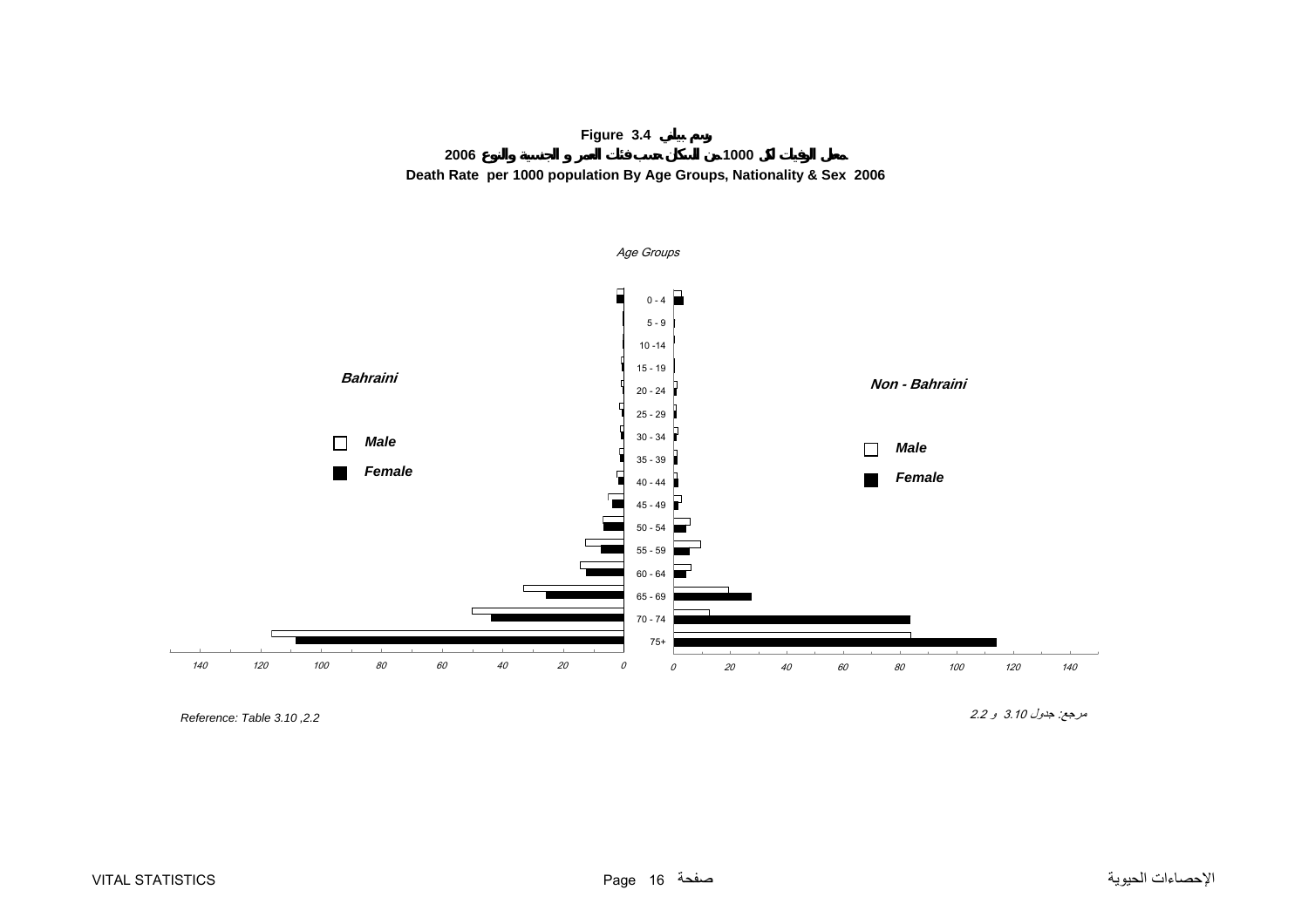#### **2006**

## **Reported Deaths by Cause of Death, Nationality and Sex 2006**

<span id="page-16-0"></span>

|                                                                | <b>Nationality / Sex</b> |     |     |     |                     |     |                |                |                 |     |     |     |          |
|----------------------------------------------------------------|--------------------------|-----|-----|-----|---------------------|-----|----------------|----------------|-----------------|-----|-----|-----|----------|
|                                                                | <b>Total</b>             |     |     |     | <b>Non Bahraini</b> |     |                |                | <b>Bahraini</b> |     |     |     |          |
|                                                                | <b>Total</b>             |     |     |     | <b>Total</b>        |     |                |                | <b>Total</b>    |     |     |     |          |
|                                                                |                          |     |     |     |                     |     |                |                |                 |     |     |     | $ICD-10$ |
| <b>Cause of Death</b>                                          | %                        | No. | F   | M   | %                   | No. | F              | M              | %               | No. | F   | M   | Code     |
| Certain infectious & parasitic diseases                        | 3.7                      | 85  | 39  | 46  | 2.7                 | 14  | $\overline{3}$ | 11             | 3.9             | 71  | 36  | 35  | A00-B99  |
| Neoplasms                                                      | 10.9                     | 253 | 129 | 124 | 4.7                 | 24  | 14             | 10             | 12.7            | 229 | 115 | 114 | C00-D49  |
| Diseases of the blood and blood-forming                        | 1.3                      | 29  | 12  | 17  | 0.2                 |     |                |                | 1.6             | 28  | 11  | 17  | D50-D89  |
| organs and certain disorders involving<br>the immune mechanism |                          |     |     |     |                     |     |                |                |                 |     |     |     |          |
|                                                                |                          |     |     |     |                     |     |                |                |                 |     |     |     |          |
| Endocrine, nutritional and metabolic                           | 14.8                     | 344 | 157 | 187 | 6.6                 | 34  | 16             | 18             | 17.2            | 310 | 141 | 169 | E00-E90  |
| diseases                                                       |                          |     |     |     |                     |     |                |                |                 |     |     |     |          |
| Mental and behavioural disorders                               | 0.35                     | 8   | 2   | 6   | 0.6                 | 3   |                | 3              | 0.3             |     |     | 3   | F00-F99  |
| Diseases of the nervous system                                 | 1.9                      | 44  | 19  | 25  | 2.1                 | 11  | $6 \mid$       | 5              | 1.8             | 33  | 13  | 20  | G00-G99  |
| Diseases of the circulatory system                             | 19.4                     | 449 | 202 | 247 | 16.4                | 84  | 25             | 59             | 20.2            | 365 | 177 | 188 | 100-199  |
| Diseases of the respiratory system                             | 5.5                      | 127 | 55  | 72  | 1.2                 | 6   |                | $\overline{2}$ | 6.7             | 121 | 51  | 70  | J00-J99  |
| Diseases of the digestive system                               | 2.5                      | 58  | 23  | 35  | 1.2                 | 6   |                | 5              | 2.9             | 52  | 22  | 30  | K00-K99  |
| Diseases of the skin and subcutaneous                          | 0.9                      | 22  | 10  | 12  | 0.6                 | 3   |                | $\overline{2}$ | 1.1             | 19  | g   | 10  | L00-L99  |
| tissue                                                         |                          |     |     |     |                     |     |                |                |                 |     |     |     |          |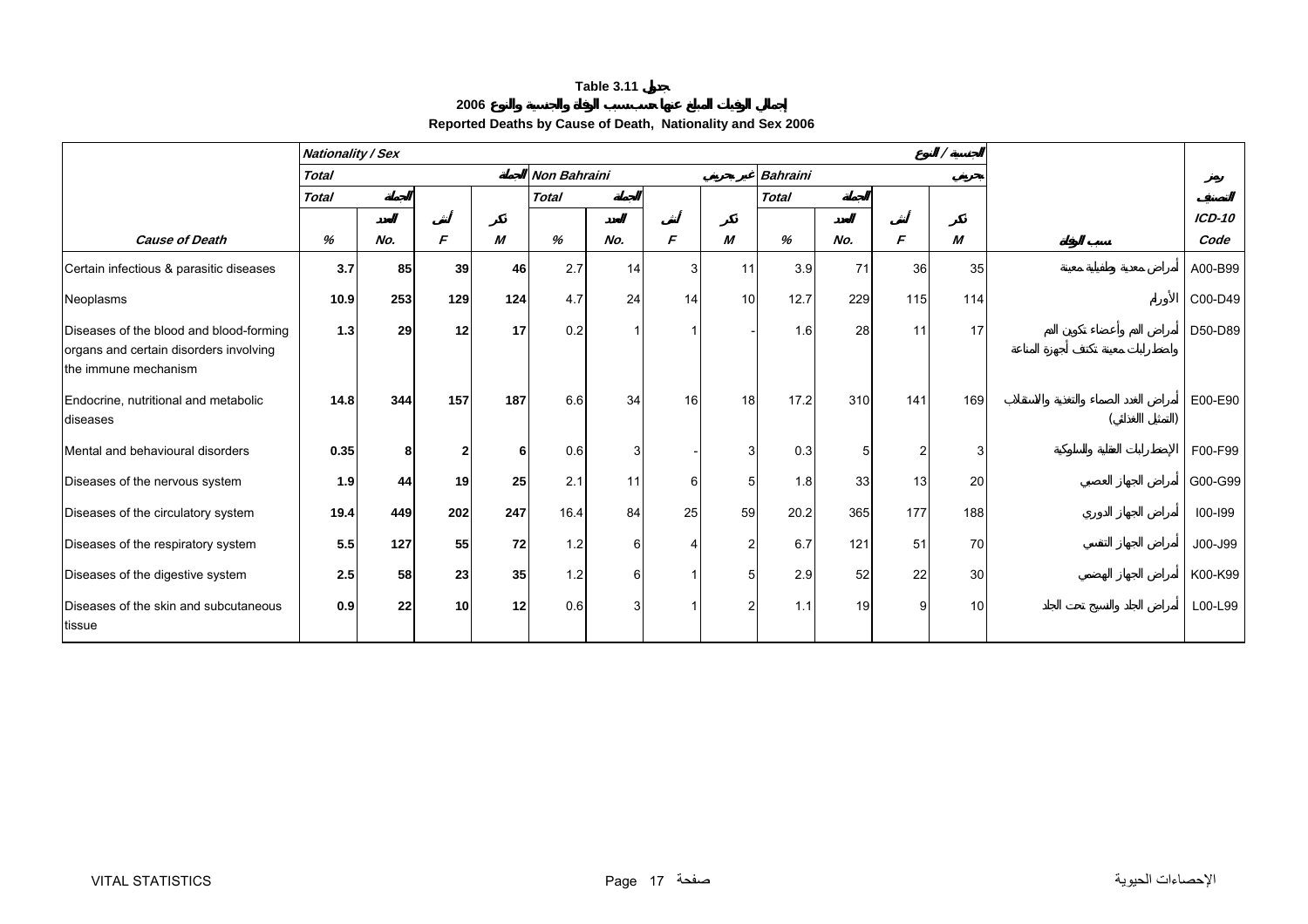## **(Cont'd) Table 3.11 ( )**

#### **2006**

## **Reported Deaths by Cause of Death, Nationality and Sex 2006**

|                                                                                              | <b>Nationality / Sex</b> |                |                         |       |              |     |                |                |                 |       |     |                |          |
|----------------------------------------------------------------------------------------------|--------------------------|----------------|-------------------------|-------|--------------|-----|----------------|----------------|-----------------|-------|-----|----------------|----------|
|                                                                                              | <b>Total</b>             |                |                         |       | Non Bahraini |     |                |                | <b>Bahraini</b> |       |     |                |          |
|                                                                                              | <b>Total</b>             |                |                         |       | <b>Total</b> |     |                |                | <b>Total</b>    |       |     |                |          |
|                                                                                              |                          |                |                         |       |              |     |                |                |                 |       |     |                | $ICD-10$ |
| <b>Cause of Death</b>                                                                        | %                        | No.            | F                       | M     | %            | No. | F              | M              | %               | No.   | F   | M              | Code     |
| Diseases of the musculoscletal system<br>and connective tissue                               | 0.3                      | 6              | $\overline{\mathbf{3}}$ | 3     | 0.2          |     |                |                | 0.3             | 5     |     | $\overline{2}$ | M00-M99  |
| Diseases of the genitourinary system                                                         | 3.5                      | 81             | 36                      | 45    | 1.4          |     | $\overline{3}$ | $\overline{4}$ | 4.1             | 74    | 33  | 41             | N00-N99  |
| Pregnancy, childbirth and the<br>puerperium                                                  | 0.1                      | $\overline{2}$ | $\overline{2}$          |       |              |     |                |                | 0.1             | 2     | っ   |                | O00-O99  |
| Certain conditions originating in the<br>perinatal period                                    | 2.5                      | 57             | 26                      | 31    | 2.7          | 14  |                | 7              | 2.4             | 43    | 19  | 24             | P00-P99  |
| Congenital malformation, deformations<br>and chromosomal abnormalities                       | 1.7                      | 39             | 18                      | 21    | 2.0          | 10  | 6              | $\overline{4}$ | 1.6             | 29    | 12  | 17             | Q00-Q99  |
| Symptoms, signs and abnormal clinical<br>and laboratory findings not elsewhere<br>classified | 19.0                     | 441            | 134                     | 307   | 22.9         | 117 | 21             | 96             | 18.0            | 324   | 113 | 211            | R00-R99  |
| External causes of morbidity and<br>mortality *                                              | 11.7                     | 272            | 71                      | 201   | 34.6         | 177 | 40             | 137            | 5.3             | 95    | 31  | 64             | V00-Y98  |
| Factors influencing health status and<br>contact with health services                        |                          |                |                         |       |              |     |                |                |                 |       |     |                | Z00-Z99  |
| <b>Total</b>                                                                                 | 100.0                    | 2,317          | 938                     | 1,379 | 100.0        | 512 | 148            | 364            | 100.0           | 1,805 | 790 | 1,015          |          |

*\* The increment in the deaths of External Causes of Morbidity and Mortality was mainly due to the accident of drowning "Dana Dhow".*

*Note : Deaths include some visitors .* . :

. ( ) *\**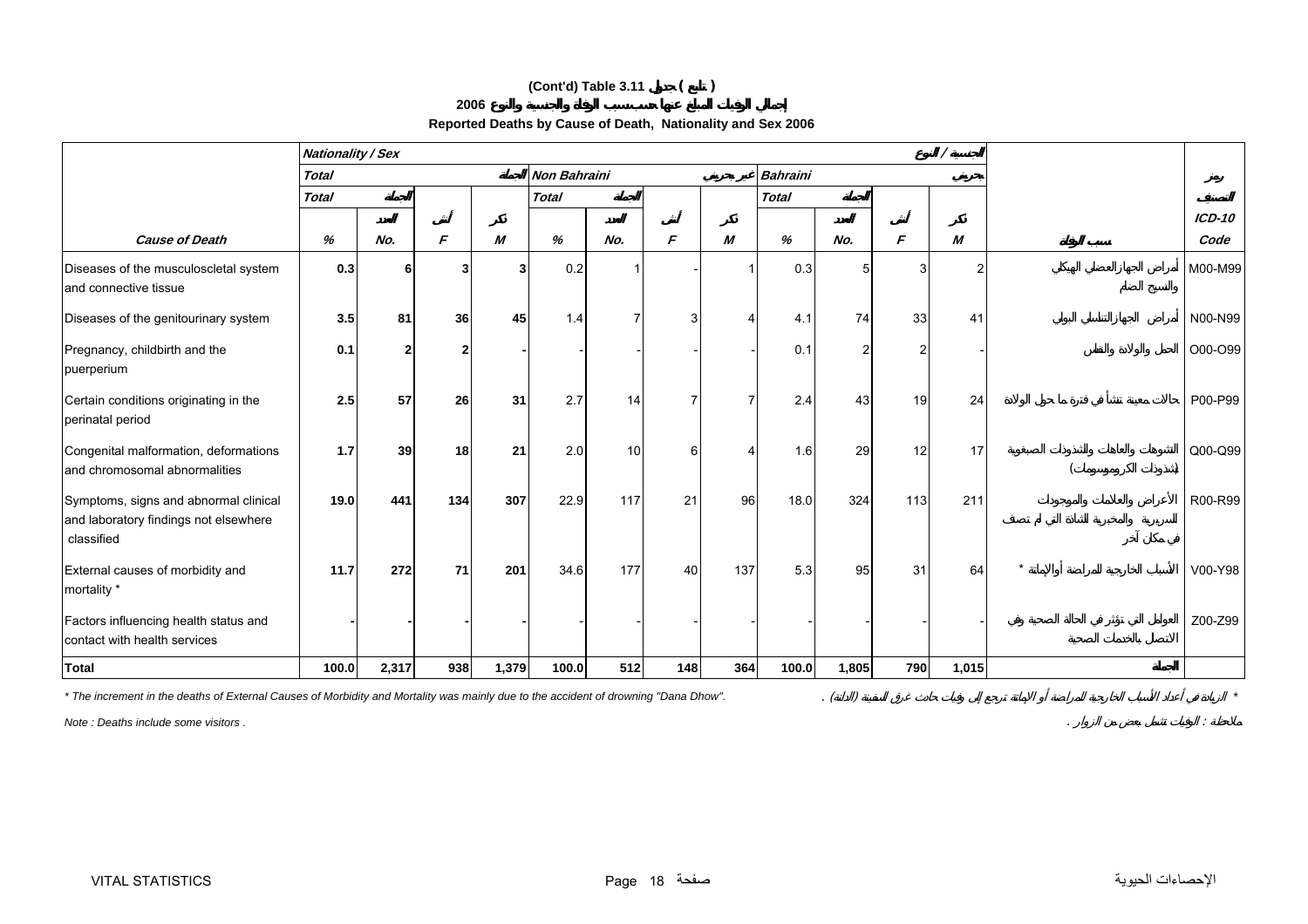**Figure 3.5**

**2006**



<span id="page-18-0"></span>

*Reference: Table 3.11*

*3.11* :

*\* The increment in the deaths of External Causes of Morbidity and Mortality was mainly due to the accident of drowning "Dana Dhow".*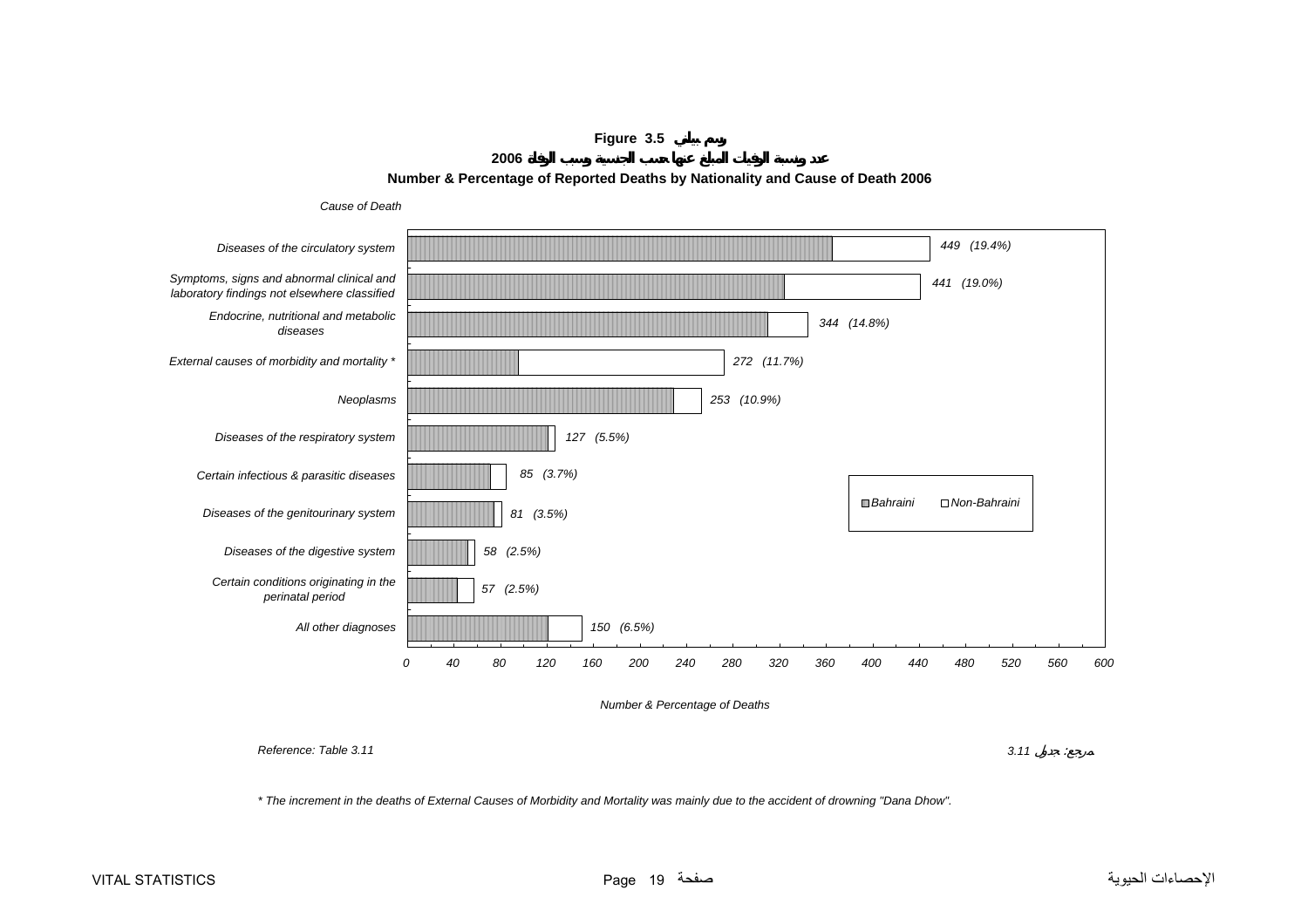#### **2006**

| Reported Deaths by Cause of Death and Age Groups 2006 |  |
|-------------------------------------------------------|--|
|                                                       |  |

<span id="page-19-0"></span>

|                                                                                                           |              | Age groups |       |                |                |                |           |               |                |                |           |                       |                |           |           |       |                |       |                |
|-----------------------------------------------------------------------------------------------------------|--------------|------------|-------|----------------|----------------|----------------|-----------|---------------|----------------|----------------|-----------|-----------------------|----------------|-----------|-----------|-------|----------------|-------|----------------|
| <b>Cause of Death</b>                                                                                     | <b>Total</b> | $75+$      | 70-74 | 65-69          | 60-64          | $55 - 59$      | $50 - 54$ | 45-49         | 40-44          | $35 - 39$      | $30 - 34$ | $25 - 29$             | $20 - 24$      | $15 - 19$ | $10 - 14$ | $5-9$ | $1 - 4$        | <1 yr | ICD-10<br>Code |
| Certain infectious &<br>parasitic diseases                                                                | 85           | 39         |       | $\overline{4}$ | 2              | $\overline{2}$ | 3         | 7             | 7              |                |           |                       |                | 2         |           |       |                | 2     | A00-B99        |
| Neoplasms                                                                                                 | 253          | 57         | 31    | 25             | 31             | 17             | 26        | 23            | 13             | 9              | 8         | 4                     | $\overline{2}$ |           |           |       | 3              |       | C00-D49        |
| Diseases of the blood<br>and blood-forming organs<br>and certain disorders<br>and the immune<br>mechanism | 29           |            |       |                | 2              |                |           | $\mathcal{P}$ |                | 2              | Δ         | 6                     | 5              | 3         |           |       | $\overline{2}$ |       | D50-D89        |
| Endocrine, nutritional and<br>metabolic diseases                                                          | 344          | 99         | 68    | 59             | 31             | 27             | 25        | 15            | $\overline{7}$ | 5              |           | $\overline{c}$        |                |           |           | 2     | -1             |       | E00-E90        |
| Mental and behavioural<br>disorders                                                                       | 8            |            |       |                |                |                |           | 2             |                |                |           |                       |                |           |           |       |                |       | F00-F99        |
| Diseases of the nervous<br>system                                                                         | 44           |            | -1    |                | 3              | $\overline{2}$ |           | Δ             |                | $\overline{2}$ | 2         | 3                     | $\mathbf 1$    | 3         |           |       | 7              | 2     | G00-G99        |
| Diseases of the<br>circulatory system                                                                     | 449          | 175        | 76    | 58             | 33             | 24             | 24        | 24            | 10             | 9              | 3         | $\boldsymbol{\Delta}$ | 4              |           |           |       |                |       | 100-199        |
| Diseases of the<br>respiratory system                                                                     | 127          | 69         | 19    | 15             | 10             | Δ              |           |               |                |                |           |                       |                |           |           |       |                |       | J00-J99        |
| Diseases of the digestive<br>system                                                                       | 58           | 20         | 6     | 8              | $\overline{2}$ | 5 <sup>1</sup> |           | 5             |                |                |           |                       | -1             |           |           |       |                |       | K00-K99        |
| Diseases of the skin and<br>subcutaneous tissue                                                           | 22           | 12         | 4     | 3              |                |                |           |               |                |                |           |                       |                |           |           |       |                |       | L00-L99        |
| Diseases of the and<br>musculoscletal system<br>connective tissue                                         | 6            |            |       |                |                |                |           |               |                |                |           |                       |                |           |           |       |                |       | M00-M99        |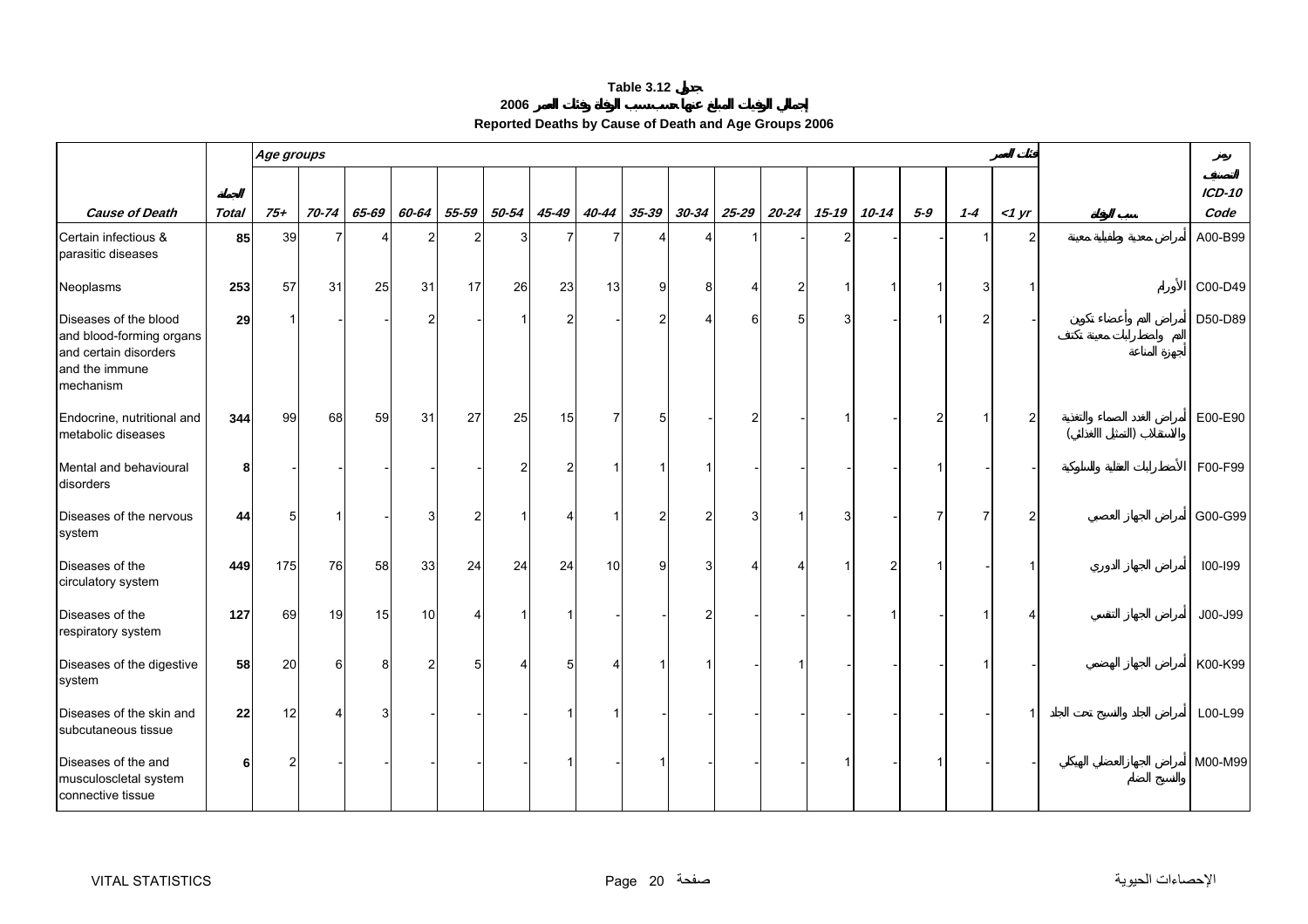## **(Cont'd) Table 3.12 ( )**

| c   |  |   |  |
|-----|--|---|--|
| 200 |  | л |  |

| Reported Deaths by Cause of Death and Age Groups 2006 |  |
|-------------------------------------------------------|--|
|-------------------------------------------------------|--|

|                                                                                                 |              | Age groups |           |                |       |        |       |       |       |           |           |           |           |           |           |       |                |       |                  |
|-------------------------------------------------------------------------------------------------|--------------|------------|-----------|----------------|-------|--------|-------|-------|-------|-----------|-----------|-----------|-----------|-----------|-----------|-------|----------------|-------|------------------|
| <b>Cause of Death</b>                                                                           | <b>Total</b> | $75 +$     | $70 - 74$ | 65-69          | 60-64 | 55-59  | 50-54 | 45-49 | 40-44 | $35 - 39$ | $30 - 34$ | $25 - 29$ | $20 - 24$ | $15 - 19$ | $10 - 14$ | $5-9$ | $1 - 4$        | <1 yr | $ICD-10$<br>Code |
| Diseases of the<br>genitourinary system                                                         | 81           | 38         | 12        | 11             | 2     | $6 \,$ |       | 6     |       |           |           |           |           |           |           |       |                |       | N00-N99          |
| Pregnancy, childbirth<br>and the puerperium                                                     | $\mathbf{2}$ |            |           |                |       |        |       |       |       |           |           |           |           |           |           |       |                |       | O00-O99          |
| Certain conditions<br>originating in the<br>perinatal period                                    | 57           |            |           |                |       |        |       |       |       |           |           |           |           |           |           |       |                | 56    | P00-P99          |
| Congenital malformations,<br>deformations and<br>chromosomal<br>abnormalities                   | 39           |            |           |                |       |        |       |       |       |           |           |           |           |           |           |       | $\overline{7}$ | 31    | Q00-Q99          |
| Symptoms, signs and<br>abnormal clinical and<br>laboratory findings not<br>elsewhere classified | 441          | 123        | 30        | 23             | 14    | 35     | 44    | 38    | 32    | 26        | 23        | 17        | 9         | 3         |           |       | 6              | 14    | R00-R99          |
| External causes of<br>morbidity and mortality *                                                 | 272          | a          | 3         | $\overline{2}$ | 2     | 14     | 17    | 18    | 25    | 22        | 49        | 44        | 29        | 18        | 6         | 6     | 7              |       | V00-Y98          |
| Factors influencing<br>health status and<br>contact with health<br>services                     |              |            |           |                |       |        |       |       |       |           |           |           |           |           |           |       |                |       | Z00-Z99          |
| <b>Total</b>                                                                                    | 2,317        | 649        | 257       | 208            | $132$ | 136    | 152   | 147   | 101   | 84        | 99        | 81        | 51        | 33        | 11        | 24    | 37             | 115   |                  |

*\* The increment in the deaths of External Causes of Morbidity and Mortality was mainly due to the accident of drowning "Dana Dhow".* . ( ) *\**

*Note : Deaths include some visitors .* . :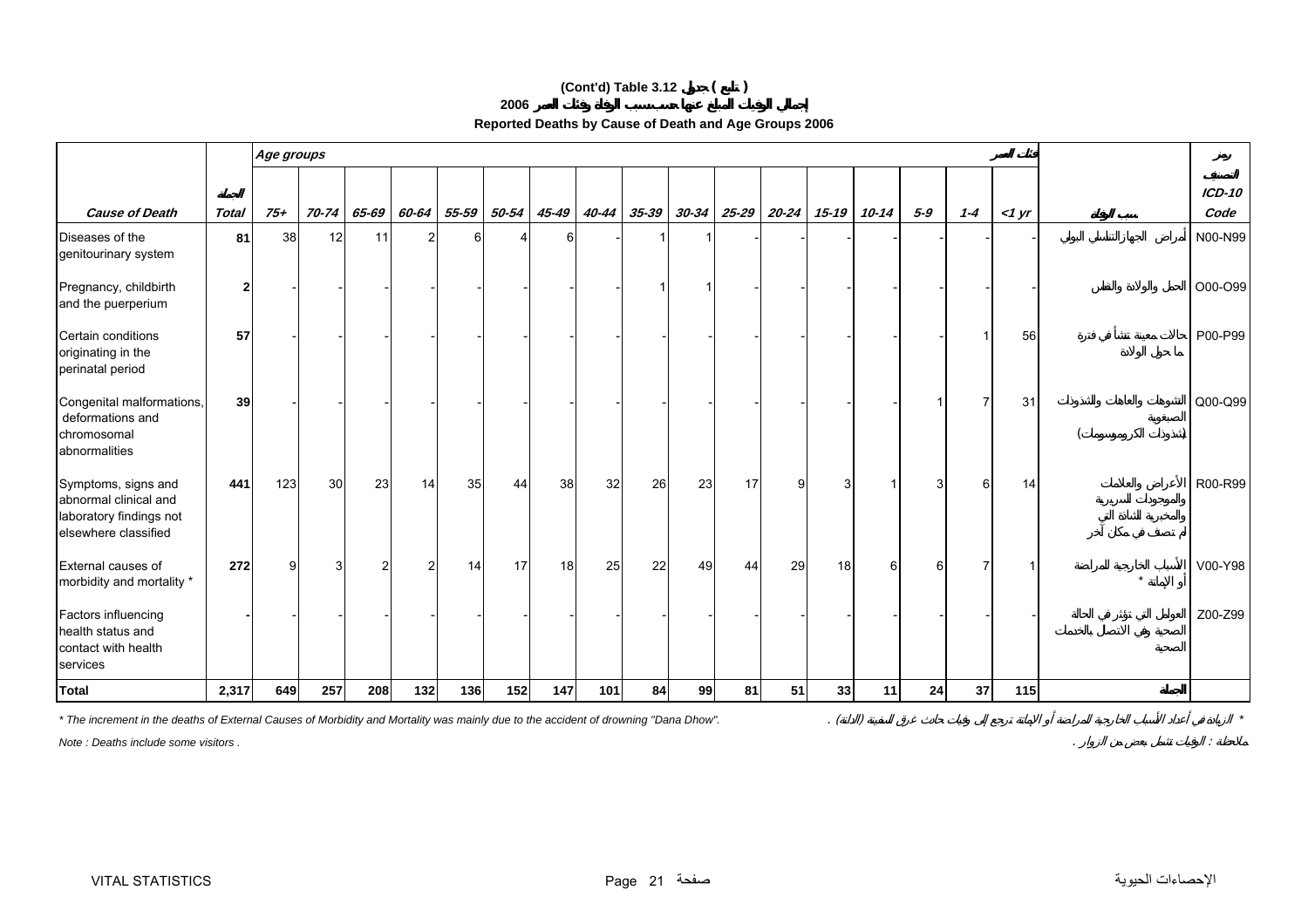**2006**

| Reported Deaths by Cause of Death and Region 2006 |  |  |  |
|---------------------------------------------------|--|--|--|
|---------------------------------------------------|--|--|--|

<span id="page-21-0"></span>

|                                                                                                        |              | <b>Region</b>   |                      |               |       |                  |                |       |                 |    |     |                             |                |                       |
|--------------------------------------------------------------------------------------------------------|--------------|-----------------|----------------------|---------------|-------|------------------|----------------|-------|-----------------|----|-----|-----------------------------|----------------|-----------------------|
|                                                                                                        |              |                 | مدينة                |               |       |                  |                |       |                 |    |     |                             |                |                       |
| <b>Cause of Death</b>                                                                                  | <b>Total</b> | <b>Southern</b> | <b>Hamad</b><br>Town | Western       | Riffa | Isa Town Central |                | Sitra | <b>Northern</b> |    |     | Jidhafs   Manama   Muharraq | <b>Hidd</b>    | <b>ICD-10</b><br>Code |
| Certain infectious and<br>parasitic diseases                                                           | 85           |                 |                      |               | 3     |                  | 7              | 5     |                 | ี  | 18  | 21                          | 5              | A00-B99               |
| Neoplasms                                                                                              | 253          |                 | 17                   | 11            | 30    | 23               | 17             | 21    | 18              | 18 | 38  | 50                          | 10             | C00-D49               |
| Diseases of the blood and<br>forming organs and certain<br>disorders involving the<br>immune mechanism | 29           |                 | 3                    | $\mathcal{P}$ |       |                  | Δ              |       |                 |    | 6   | 3                           |                | D50-D89               |
| Endocrine, nutritional and<br>metabolic diseases                                                       | 344          |                 | 20                   | 10            | 46    | 41               | 24             | 16    | 15              | 28 | 61  | 72                          | 10             | E00-E90               |
| Mental and behavioural                                                                                 | 8            |                 |                      |               |       |                  |                |       |                 |    | 2   | $\overline{2}$              |                | F00-F99               |
| Diseases of the nervous                                                                                | 44           |                 | 3                    |               | 8     |                  | 3              |       |                 |    | 6   | 9                           |                | G00-G99               |
| Diseases of the circulatory<br>system                                                                  | 449          |                 | 19                   | 16            | 39    | 31               | 41             | 34    | 29              | 34 | 111 | 88                          |                | 100-199               |
| Diseases of the respiratory<br>system                                                                  | 127          |                 | 8                    | 19            | 8     | 9                | $\overline{7}$ | 9     | 11              | 16 | 24  | 14                          | $\overline{2}$ | J00-J99               |
| Diseases of the digestive                                                                              | 58           |                 | $\mathcal{P}$        |               | 6     | 5                |                |       | 3               | 8  | 15  | 10                          |                | K00-K99               |
| Diseases of the skin and<br>subcutaneous tissue                                                        | 22           |                 |                      |               |       |                  | 2              |       |                 |    | 5   |                             |                | L00-L99               |
| Diseases of the<br>system and connective                                                               | 6            |                 |                      |               |       |                  |                |       |                 |    |     |                             |                | M00-M99               |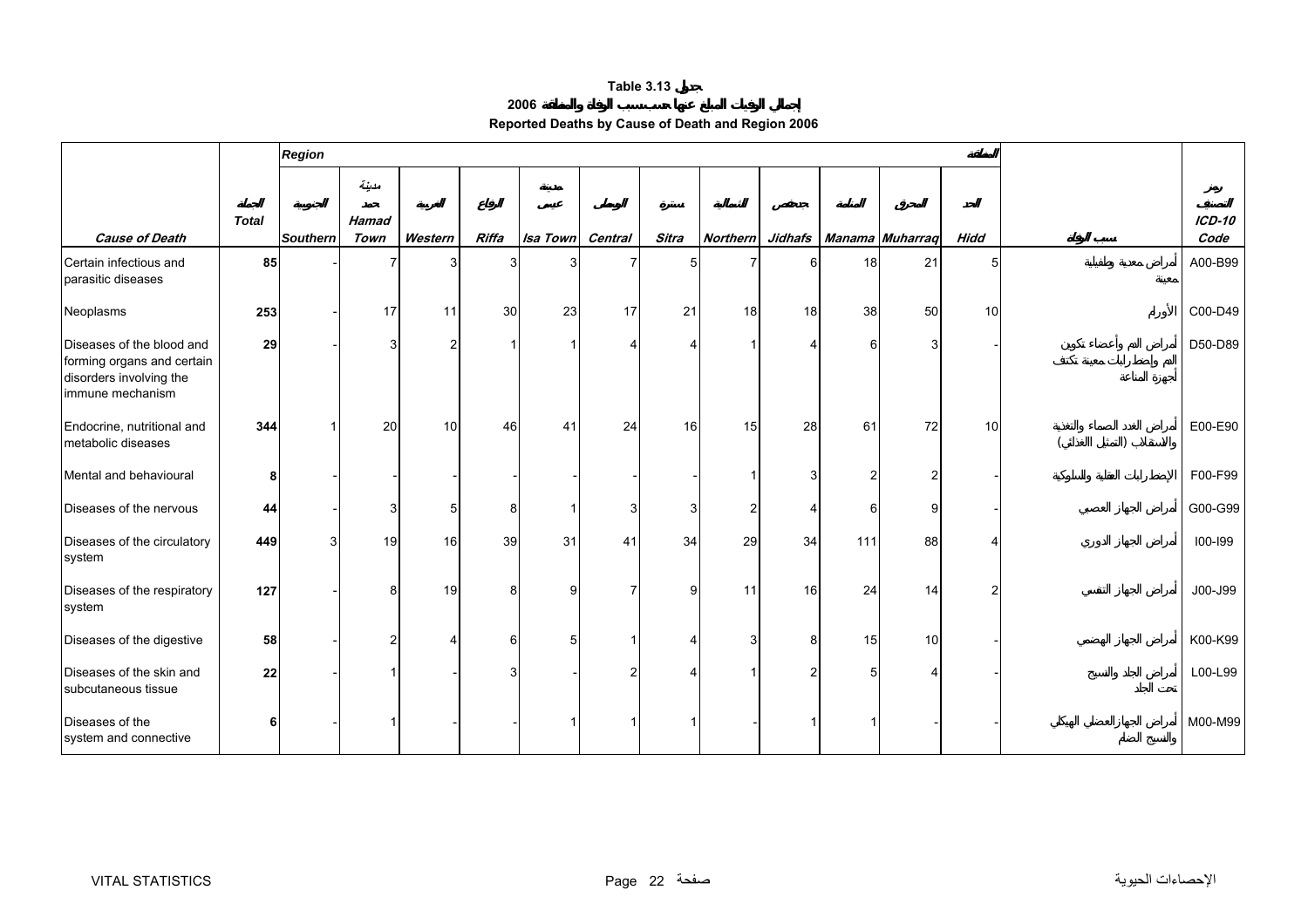## **(Cont'd) Table 3.13 ( )**

#### **2006**

## **Reported Deaths by Cause of Death and Region 2006**

|                                                                            |                | <b>Region</b>   |                      |         |              |                 |         |       |                 |     |     |                           |                |         |                  |
|----------------------------------------------------------------------------|----------------|-----------------|----------------------|---------|--------------|-----------------|---------|-------|-----------------|-----|-----|---------------------------|----------------|---------|------------------|
|                                                                            |                |                 | مدينة                |         |              |                 |         |       |                 |     |     |                           |                |         |                  |
| <b>Cause of Death</b>                                                      | <b>Total</b>   | <b>Southern</b> | <b>Hamad</b><br>Town | Western | <b>Riffa</b> | <b>Isa Town</b> | Central | Sitra | <b>Northern</b> |     |     | Jidhafs   Manama Muharraq | <b>Hidd</b>    |         | $ICD-10$<br>Code |
| Diseases of the<br>system                                                  | 81             |                 |                      | 3       |              | 8               |         |       |                 | 10  | 14  | 22                        |                |         | N00-N99          |
| Pregnancy, childbirth and<br>the puerperium                                | $\overline{2}$ |                 |                      |         |              |                 |         |       |                 |     |     |                           |                |         | O00-O99          |
| Certain conditions<br>in the perinatal period                              | 57             |                 |                      |         | 6            |                 | a       | 3     |                 |     | 13  | 10                        |                |         | P00-P99          |
| Congenital malformations,<br>deformations and<br>abnormalities             | 39             |                 |                      |         |              |                 |         | 2     |                 |     | 8   | 6                         |                |         | Q00-Q99          |
| Symptoms, signs and<br>clinical and laboratory<br>not elsewhere classified | 441            | 2               | 26                   | 14      | 49           | 30              | 24      | 25    | 24              | 34  | 121 | 83                        | 9 <sup>1</sup> |         | R00-R99          |
| External causes of<br>and mortality *                                      | 272            |                 | 15                   | 10      | 23           | 10              | 14      | 23    | 12              | 17  | 111 | 29                        |                | $\star$ | V00-Y98          |
| Factors influencing health<br>contact with health services                 |                |                 |                      |         |              |                 |         |       |                 |     |     |                           |                |         | Z00-Z99          |
| <b>Total</b>                                                               | 2,317          | 11              | 135                  | 100     | 231          | 169             | 163     | 161   | 136             | 189 | 554 | 423                       | 45             |         |                  |

*\* The increment in the deaths of External Causes of Morbidity and Mortality was mainly due to the accident of drowning "Dana Dhow".* . ( ) *\**

*Note : Deaths include some visitors .* . :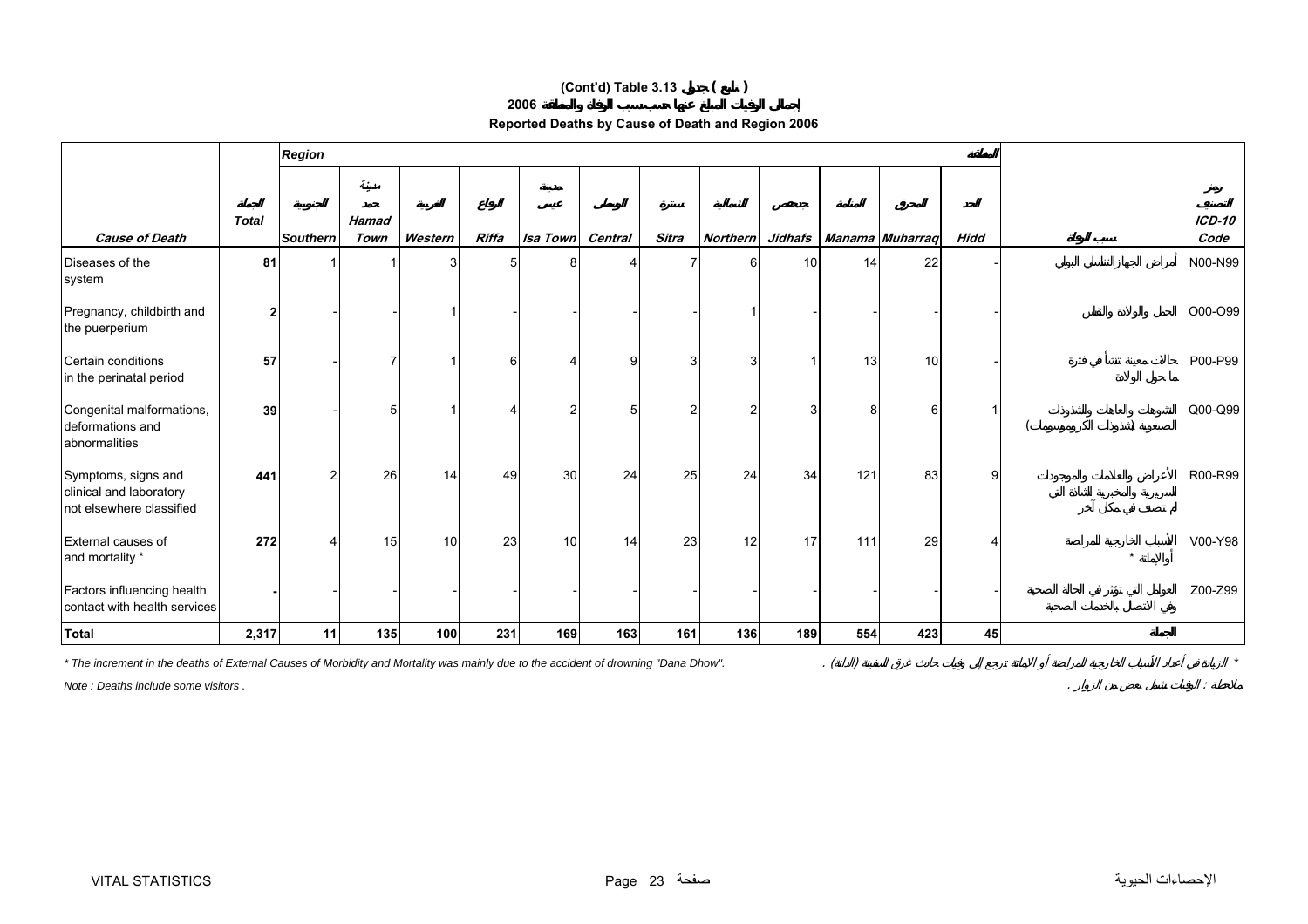#### **2006 - 2002 100,000 Death Rates per 100,000 Population by Cause of Death, Year and Nationality 2002 - 2006**

<span id="page-23-0"></span>

|                                                                                                              | 2006    |            | 2005    |            | 2004    |            |         | 2003       |         | 2002       | دمغر             |
|--------------------------------------------------------------------------------------------------------------|---------|------------|---------|------------|---------|------------|---------|------------|---------|------------|------------------|
| <b>Cause of Death</b>                                                                                        | Non-Bah | <b>Bah</b> | Non-Bah | <b>Bah</b> | Non-Bah | <b>Bah</b> | Non-Bah | <b>Bah</b> | Non-Bah | <b>Bah</b> | $ICD-10$<br>Code |
| Certain infectious & parasitic<br>diseases                                                                   | 4.9     | 15.5       | 3.6     | 18.7       | 4.1     | 15.5       | 3.8     | 16.8       | 5.1     | 13.2       | A00-B99          |
| Neoplasms                                                                                                    | 8.5     | 49.9       | 7.6     | 54.9       | 9.7     | 54.1       | 10.7    | 56.8       | 7.1     | 62.2       | C00-D49          |
| Diseases of the blood and<br>blood-forming organs and<br>certain disorders involving the<br>immune mechanism | 0.4     | 6.1        | 0.4     | 8.2        | 0.4     | 9.1        | 8.4     | 8.9        | 0.8     | 7.9        | D50-D89          |
| Endocrine, nutritional and<br>metabolic diseases                                                             | 12.0    | 67.5       | 9.8     | 45.9       | 8.9     | 40.8       | 8.4     | 34.1       | 10.6    | 38.8       | E00-E90          |
| Mental and behavioural<br>disorders                                                                          | 1.1     | 1.1        |         | 1.8        | 0.7     | 0.7        | 0.4     |            |         | 0.5        | F00-F99          |
| Diseases of the nervous<br>system                                                                            | 3.9     | 7.2        | 2.5     | 9.1        | 1.9     | 8.4        | 2.3     | 7.0        | 1.6     | 7.9        | G00-G99          |
| Diseases of the circulatory<br>system                                                                        | 29.6    | 79.5       | 27.2    | 80.0       | 27.9    | 94.2       | 43.2    | 113.1      | 47.6    | 110.0      | 100-199          |
| Diseases of the respiratory<br>system                                                                        | 2.1     | 26.4       | 6.5     | 27.9       | 3.3     | 26.5       | 5.7     | 29.9       | 7.1     | 24.6       | J00-J99          |
| Diseases of the digestive<br>system                                                                          | 2.1     | 11.3       | 3.6     | 12.3       | 3.7     | 13.2       | 4.6     | 19.4       | 4.3     | 14.1       | K00-K99          |
| Diseases of the skin and<br>subcutaneous tissue                                                              | 1.1     | 4.1        | 0.7     | 10.5       | 0.7     | 8.9        | 0.4     | 10.3       |         | 7.2        | L00-L99          |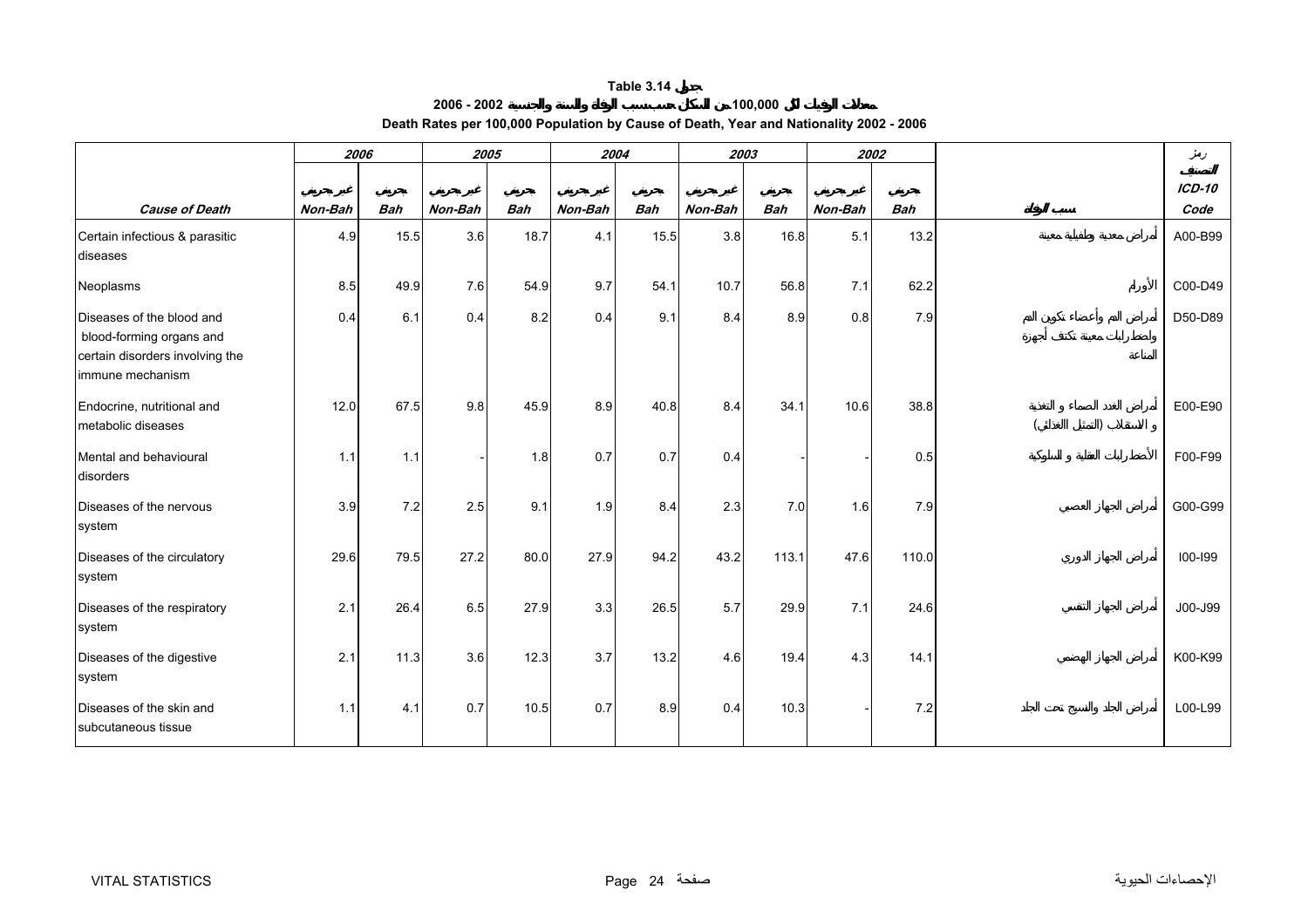## **(Cont'd) Table 3.14 ( )**

#### **2006 - 2002**

**Death Rates per 100,000 Population by Cause of Death, Year and Nationality 2002 - 2006** 

**100,000**

|                                                                                              | 2006    |            |         | 2005       | 2004    |            |         | 2003       |         | 2002       |         | دمغر             |
|----------------------------------------------------------------------------------------------|---------|------------|---------|------------|---------|------------|---------|------------|---------|------------|---------|------------------|
| <b>Cause of Death</b>                                                                        | Non-Bah | <b>Bah</b> | Non-Bah | <b>Bah</b> | Non-Bah | <b>Bah</b> | Non-Bah | <b>Bah</b> | Non-Bah | <b>Bah</b> |         | $ICD-10$<br>Code |
| Diseases of the musculoscletal<br>system and connective tissue                               | 0.4     | 1.1        | 0.7     | 0.4        | 0.7     | 0.9        |         |            |         | 0.2        |         | M00-M99          |
| Diseases of the genitourinary<br>system                                                      | 2.5     | 16.1       | 3.3     | 18.3       | 2.2     | 18.0       | 3.1     | 15.9       | 3.1     | 10.3       |         | N00-N99          |
| Pregnancy, childbirth and the<br>puerperium                                                  |         | 0.4        |         |            |         | 0.7        |         | 0.7        | 0.4     | 0.5        |         | O00-O99          |
| Certain conditions originating in<br>the perinatal period                                    | 4.9     | 9.4        | 3.6     | 11.6       | 7.8     | 14.6       | 2.7     | 10.0       | 2.8     | 8.4        |         | P00-P99          |
| Congenital malformations,<br>deformations and<br>chromosomal abnormalities                   | 3.5     | 6.3        | 3.3     | 8.5        | 4.1     | 8.2        | 3.4     | 10.5       | 4.7     | 7.9        |         | Q00-Q99          |
| Symptoms, signs and abnormal<br>clinical and laboratory findings<br>not elsewhere classified | 41.3    | 70.6       | 38.4    | 72.0       | 35.7    | 77.4       | 16.8    | 53.0       | 12.6    | 65.1       |         | R00-R99          |
| External causes of morbidity<br>and mortality *                                              | 62.4    | 20.7       | 39.8    | 21.2       | 41.6    | 19.9       | 37.9    | 19.6       | 35.0    | 21.3       | $\star$ | V00-Y98          |
| Factors influencing health<br>status and contact with health<br>services                     |         |            |         | 1.1        |         |            |         |            |         |            |         | Z00-Z99          |
| <b>Total</b>                                                                                 | 180.6   | 393.2      | 151.0   | 402.5      | 153.6   | 411.2      | 144.2   | 406.1      | 142.9   | 400.0      |         |                  |

*\* The increment in the deaths of External Causes of Morbidity and Mortality was mainly due to the accident of drowning "Dana Dhow".* . ( ) *\**

*Note: a) cause of death was based on ICD-10 electronically since 2003, though.* 

 *it was manually implemented since 1996.* .

 $b)$  deaths include some visitors.

*Please refer to conventions regarding the rates mentioned in this table .* .

) and  $\overline{z}$ 

*2003*

(*ICD-10* -

*1996*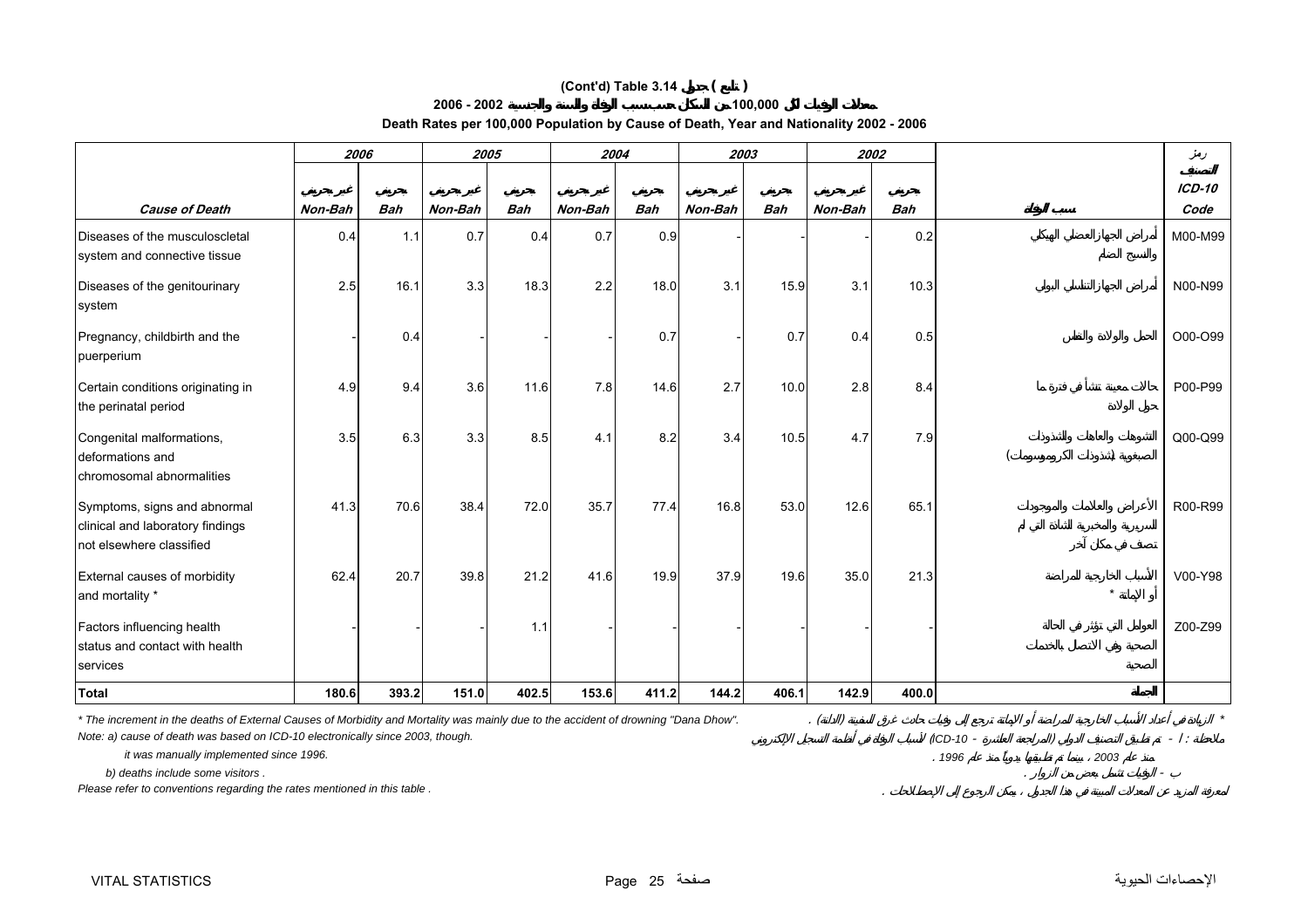|             | Table 3.15                                                             |  |
|-------------|------------------------------------------------------------------------|--|
| 2006 - 2002 | 100.000                                                                |  |
|             | The Top Ten Leading Causes of Death Per 100,000 Population 2002 - 2006 |  |

<span id="page-25-0"></span>

| %change          | %change | %change | %change | %change |      |      |      |      |      |                                                                                           | $ICD-10$    |
|------------------|---------|---------|---------|---------|------|------|------|------|------|-------------------------------------------------------------------------------------------|-------------|
| 06-05            | 05-04   | 04-03   | 03-02   | 02-01   | 2006 | 2005 | 2004 | 2003 | 2002 | <b>Principal Diagnosis</b>                                                                | Code        |
| 1.0 <sub>l</sub> | $-13.2$ | $-20.3$ | 0.2     | 0.2     | 60.5 | 59.9 | 69.0 | 86.6 | 86.5 | Diseases of the circulatory system                                                        | $100 - 199$ |
| 0.3              | $-3.8$  | 56.5    | $-13.1$ | $-8.8$  | 59.4 | 59.2 | 61.5 | 39.3 | 45.2 |                                                                                           | R00-R99     |
|                  |         |         |         |         |      |      |      |      |      | Symptoms, signs and abnormal clinical and<br>laboratory findings not elsewhere classified |             |
| 44.1             | 12.0    | 17.8    | $-13.3$ | 12.9    | 46.3 | 32.2 | 28.7 | 24.4 | 28.1 | Endocrine, nutritional and metabolic diseases                                             | E00-E90     |
| 29.5             | 0.5     | 6.0     | 0.2     | $-5.7$  | 36.6 | 28.3 | 28.1 | 26.5 | 26.5 | External causes of morbidity and mortality *                                              | V00-Y98     |
| $-7.5$           | $-0.9$  | $-5.4$  | $-5.0$  | 12.0    | 34.1 | 36.8 | 37.2 | 39.3 | 41.4 | Neoplasms                                                                                 | C00-D49     |
| $-13.3$          | 11.6    | $-14.8$ | 15.2    | 11.3    | 17.1 | 19.7 | 17.7 | 20.7 | 18.0 | Diseases of the respiratory system                                                        | J00-J99     |
| $-11.8$          | 16.1    | $-6.1$  | 17.5    | 35.3    | 11.4 | 13.0 | 11.2 | 11.9 | 10.1 | Certain infectious & parasitic diseases                                                   | A00-B99     |
| $-13.1$          | 4.5     | 9.0     | 45.3    | $-7.9$  | 10.9 | 12.6 | 12.0 | 11.0 | 7.6  | Diseases of the genitourinary system                                                      | N00-N99     |
| $-13.2$          | $-6.4$  | $-30.2$ | 32.3    | 8.3     | 7.8  | 9.0  | 9.6  | 13.8 | 10.4 | Diseases of the digestive system                                                          | K00-K99     |
| $-10.3$          | $-28.8$ | 65.7    | 16.1    | $-19.9$ | 7.7  | 8.6  | 12.0 | 7.3  | 6.2  | Certain conditions originating in the<br>perinatal period                                 | P00-P99     |

*\* The increment in the deaths of External Causes of Morbidity and Mortality was mainly due to the accident of drowning "Dana Dhow".* . ( ) *\**

*Deaths include some visitors .* .

*Occurrence of the 10 leading causes are based on the fasal year,*

*therefore some previous years rates might be affected .* .

 $\sim$   $\sim$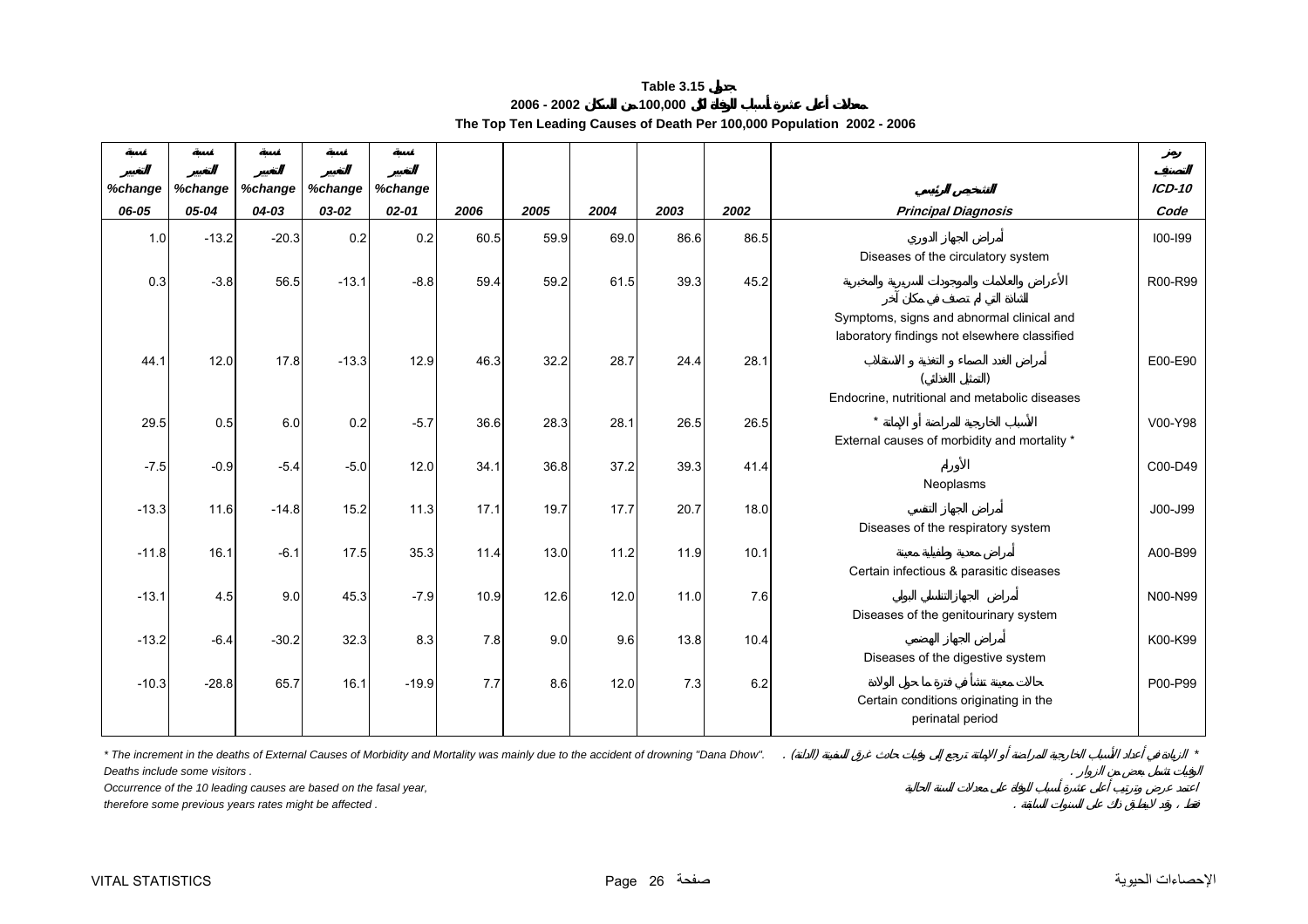**Figure 3.6 2006 - 2002 100,000 The Top Ten Leading Causes of Death Rates Per 100,000 Population 2002 - 2006**

<span id="page-26-0"></span>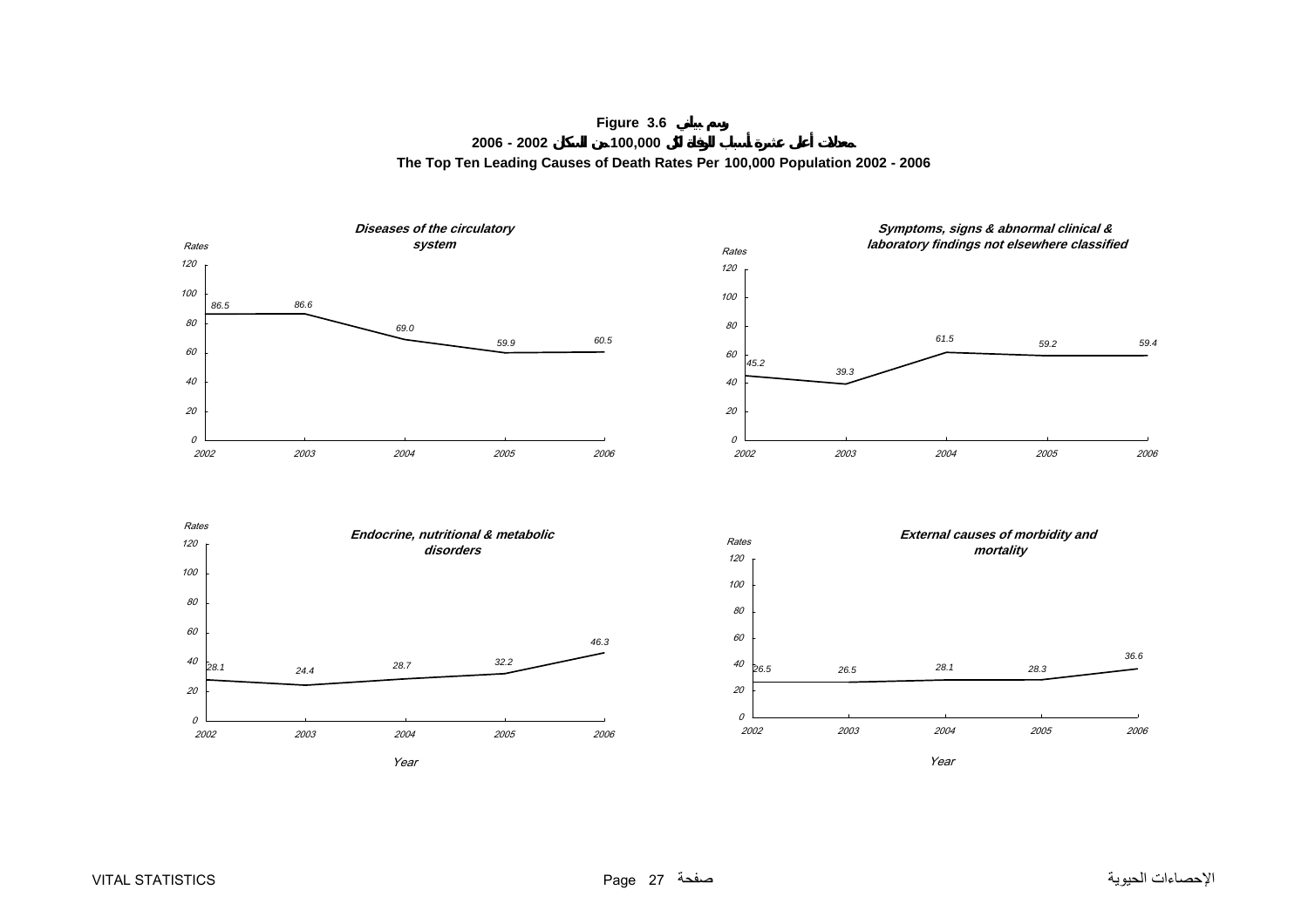## **(Cont'd) Figure 3.6 ( ) 2006 - 2002 100,000 The Top Ten Leading Causes of Death Rates Per 100,000 Population 2002 - 2006**